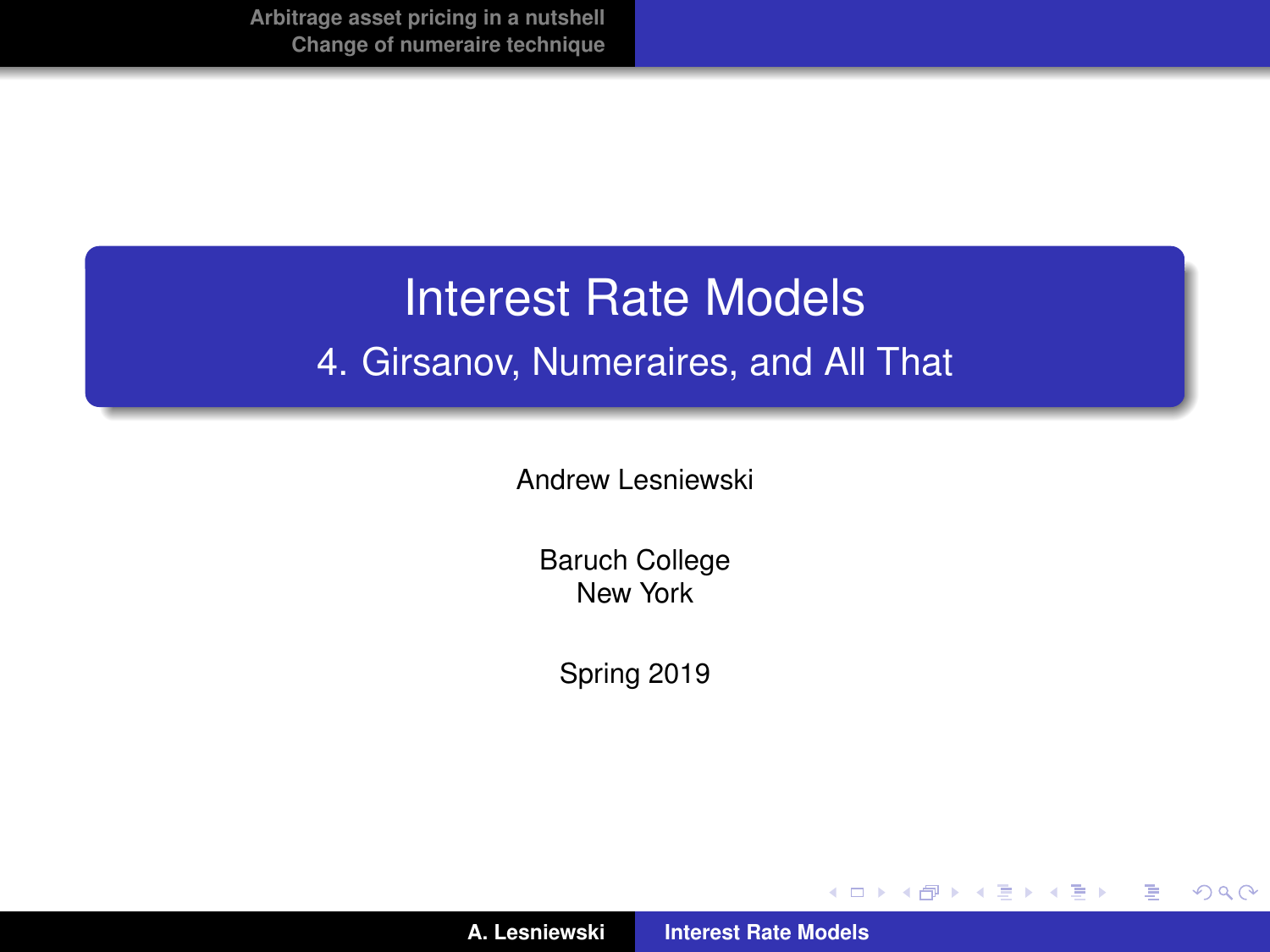**[Arbitrage asset pricing in a nutshell](#page-2-0) [Change of numeraire technique](#page-31-0)**







**2** [Change of numeraire technique](#page-31-0)

**A. Lesniewski [Interest Rate Models](#page-0-0)**

(ロトス個) (運) (運)

重

<span id="page-1-0"></span> $2Q$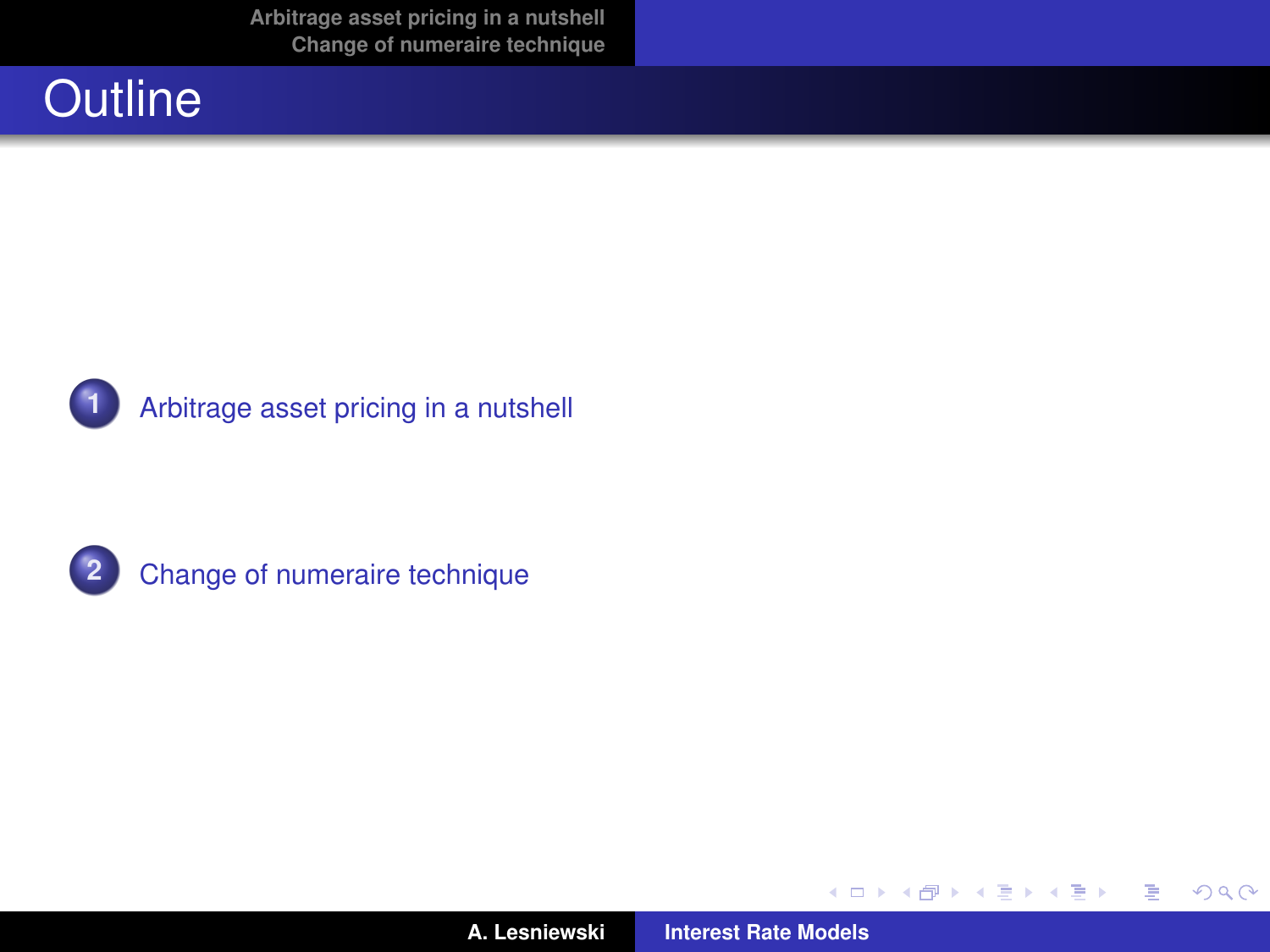- This is a technical intermezzo in preparation for next few themes: valuation of options on interest rates, options on credit spreads, CMS based instruments, and term structure modeling.
- We start by reviewing briefly some basic concepts of arbitrage pricing theory, just enough to cover our upcoming needs.
- For a more complete account of this theory, I encourage you to consult e.g. Björk's book [\[1\]](#page-42-1).
- We will skip over a lot of technicalities while discussing the probabilistic concepts underlying this framework, and, again, I recommend further study for a more in depth understanding of these concepts.
- Next, we will discuss the technique of *change of numeraire*, which will play a key role in the following lectures.

(ロトス個) (運) (運)

 $QQ$ 

<span id="page-2-0"></span>Þ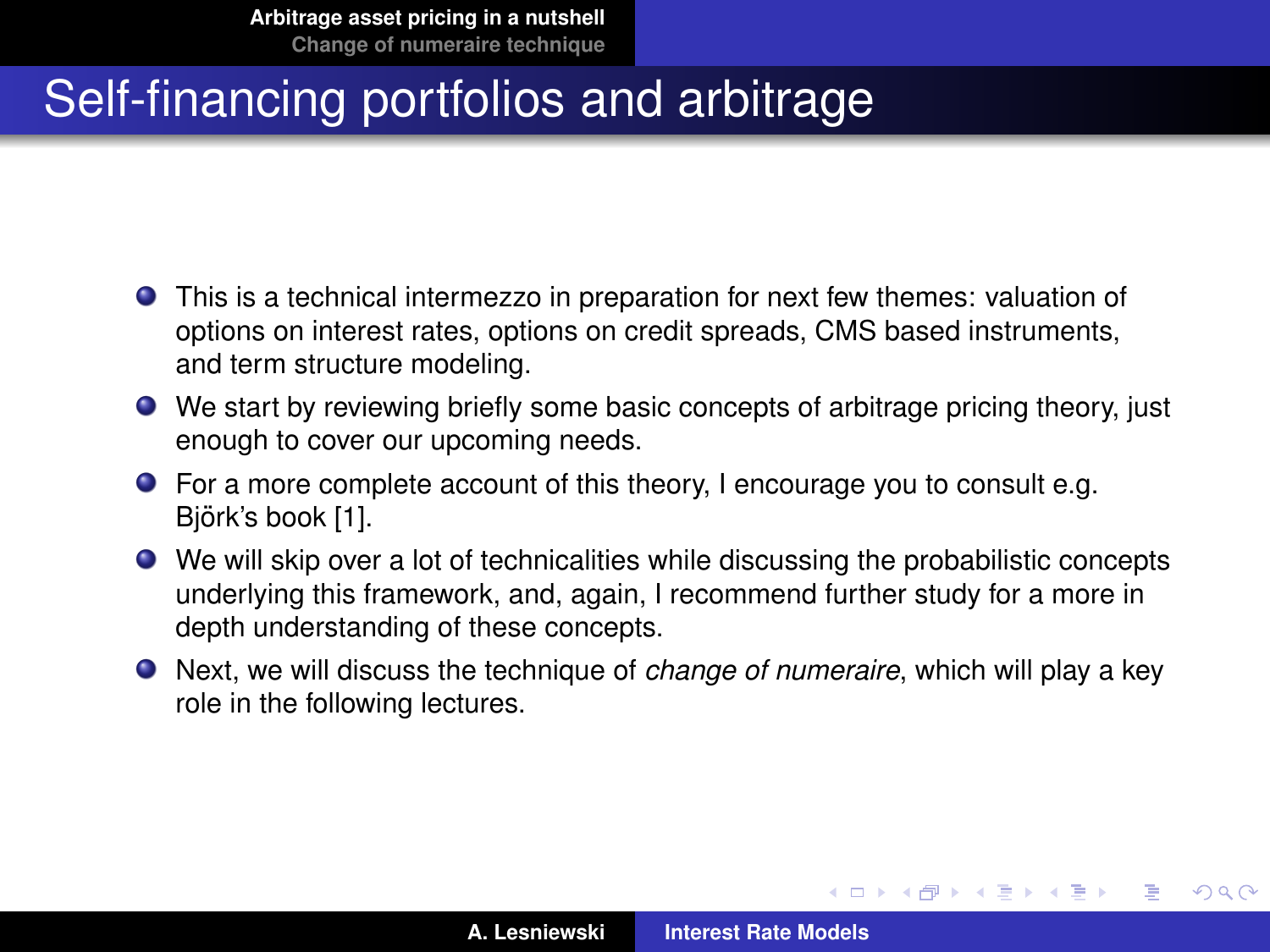### Frictionless markets

- We consider a model of a *frictionless* financial market in which which *n* (risky) assets are traded. By frictionless we mean that:
	- (i) Each of the assets is *liquid*, i.e. at each time any bid or ask order can be immediately executed.
	- (ii) There are no *transaction costs*, i.e. each bid and ask order for each security at time *t* is executed at the same unique price level.
	- (iii) Executing an order, regardless of its size, leaves no *impact* on the market.
- This is obviously a gross oversimplification of reality, and much work has been done to relax these assumptions.
- From the conceptual point of view, however, it leads to a profound and workable framework of asset pricing theory.

K ロ ⊁ K 御 ⊁ K 君 ⊁ K 君 ⊁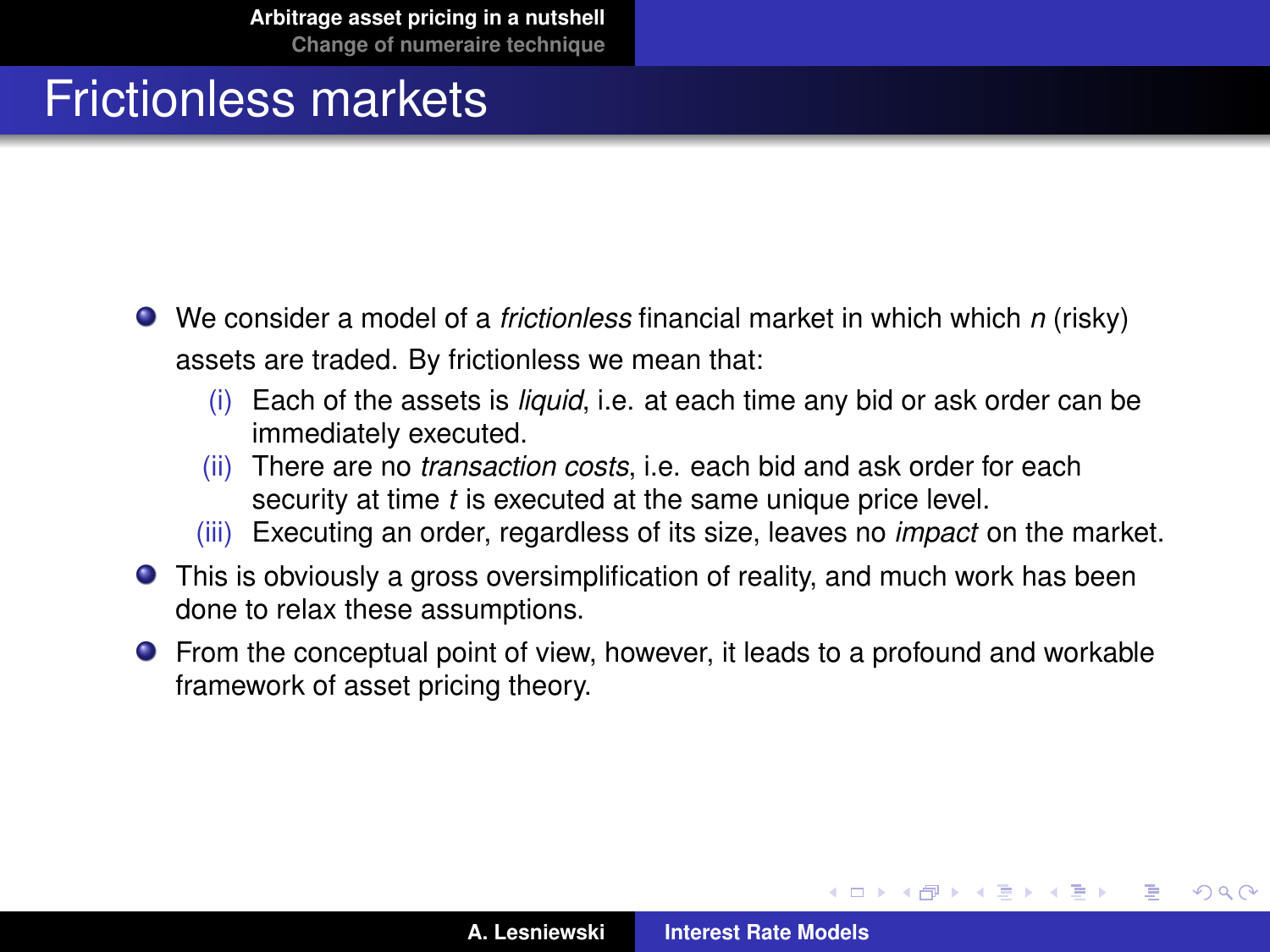#### Frictionless markets

- We model the price processes of these assets by the vector of stochastic processes  $S\left(t\right)=\left(S_{1}\left(t\right),\ldots,S_{n}\left(t\right)\right)$ , where  $S_{i}\left(t\right)$  denotes the price of *i*-th asset at time *t*.
- We emphasize that these processes represent market observable and *tradable* prices, and not merely some convenient state variables.
- We assume that each price process is an *Ito process*.
- In other words, we assume the existence of the underlying probability space  $(\Omega, (\mathscr{F}_t)_{t>0}, P)$  such that
	- (i) The information set  $(\mathscr{F}_t)_{t>0}$  is generated by a multidimensional Wiener process  $W_1(t), \ldots, W_d(\overline{t})$ .
	- (ii) For each  $j = 1, \ldots, n$ ,

<span id="page-4-0"></span>
$$
dS_j(t) = \Delta_j(t, S(t))dt + \sum_{1 \leq k \leq d} C_{jk}(t, S(t))dW_k(t), \qquad (1)
$$

K ロ ⊁ K 伊 ⊁ K 君 ⊁ K 君 ⊁ …

唐山  $2Q$ 

where the *drift* and *diffusion coefficients* ∆*<sup>j</sup>* and *Cjk* are given functions of *t* and *S*(*t*).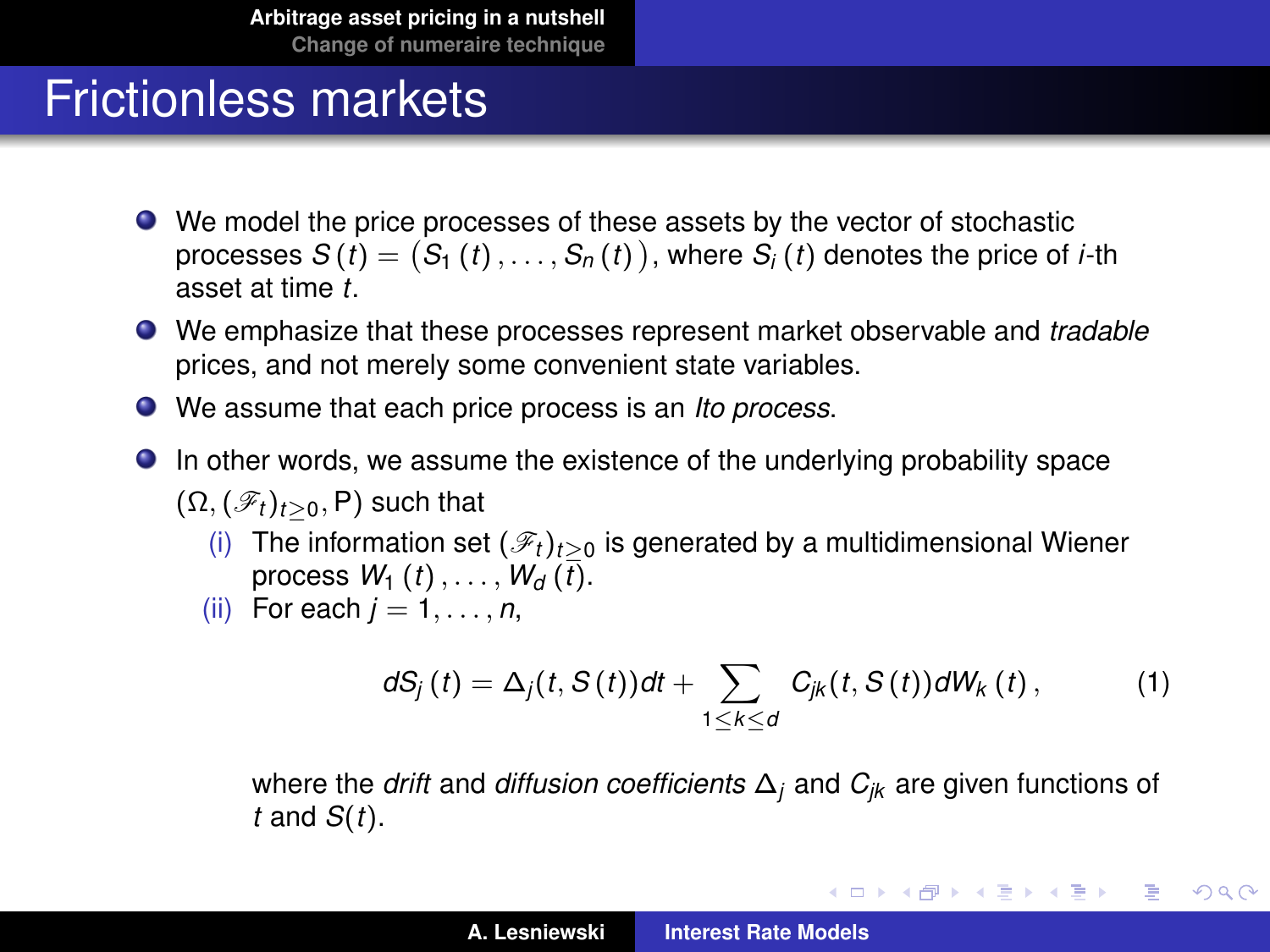# Black-Scholes model

- In order to develop an intuition for the concepts explained below we recall the Black-Schols from the world of equity derivatives.
- **In this classic model of equity derivatives,**  $S_1(t) = B(t)$  **is the riskless money** market account, and  $S_2(t) = S(t)$  is a risky stock, with the dynamics given by

$$
dB(t) = rB(t) dt,
$$
  
\n
$$
dS(t) = \mu S(t) dt + \sigma S(t) dW(t).
$$
\n(2)

(ロトス個) (運) (運)

 $QQ$ 

Þ

- The rate of return *r* on the money market account is called the *riskless rate*, while  $\mu$  is the rate of return on the risky asset.
- As we already know, there is really no such thing as riskless rate (with the closest proxy being the overnight OIS rate), but its presence in the Black-Scholes model helps one understand the general framework of risk neutral valuation.
- The modeling framework for derivatives, which is the subject of these lectures, does not require invoking the risk free rate explicitly.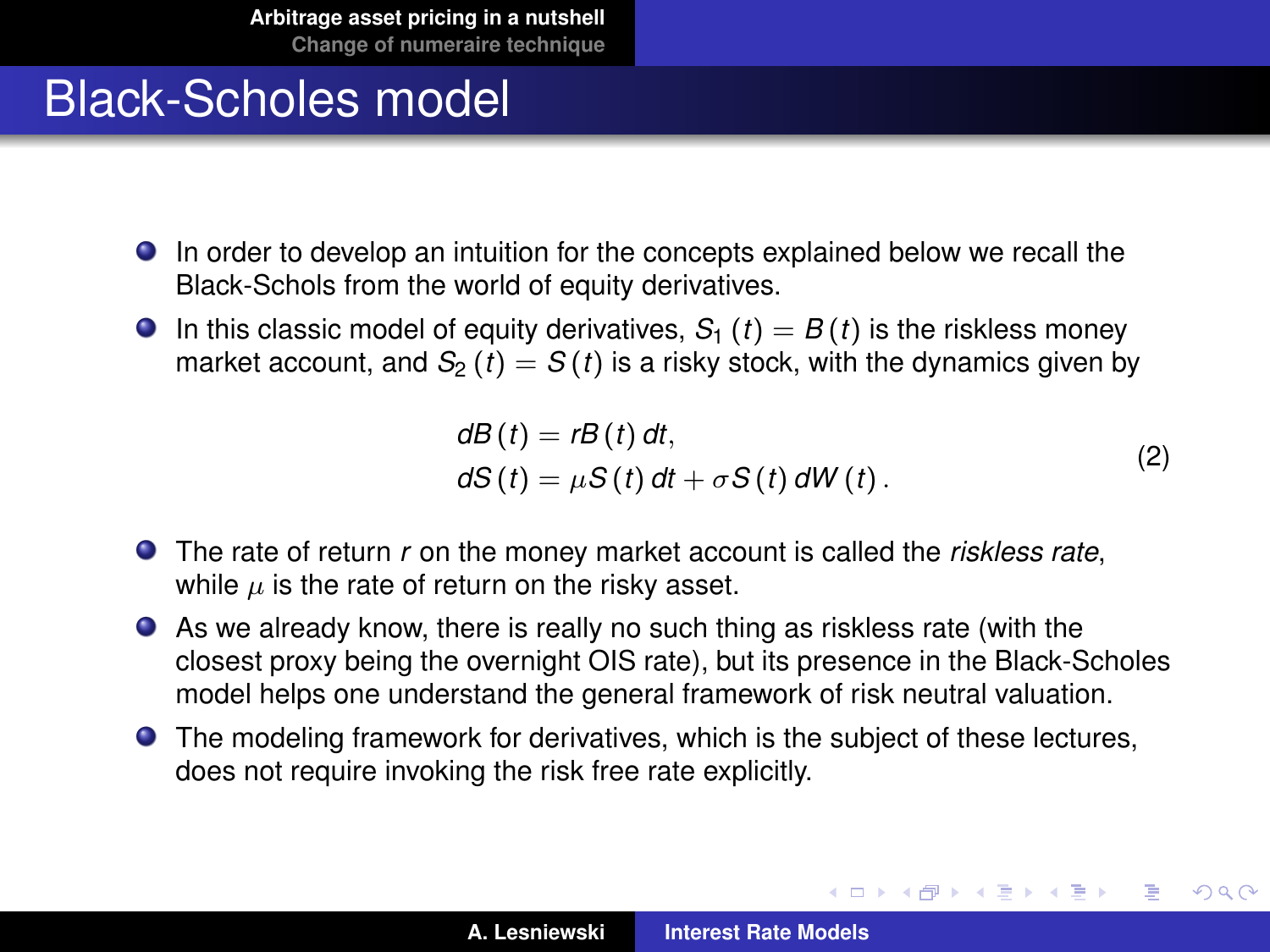- A *portfolio* (or *trading strategy*) is specified by the vector of weights  $w(t) = (w_1(t), \ldots, w_n(t))$ , of the assets at time *t*.
- $\bullet$  We assume, that the weights are adapted with respect to  $(\mathscr{F}_t)_{t>0}$ , and they add up to one.
- The value process of the portfolio is given by

$$
V(t) = \sum_{1 \leq i \leq n} w_i(t) S_i(t).
$$
 (3)

イロメ イ部メ イヨメ イヨメー

È.  $298$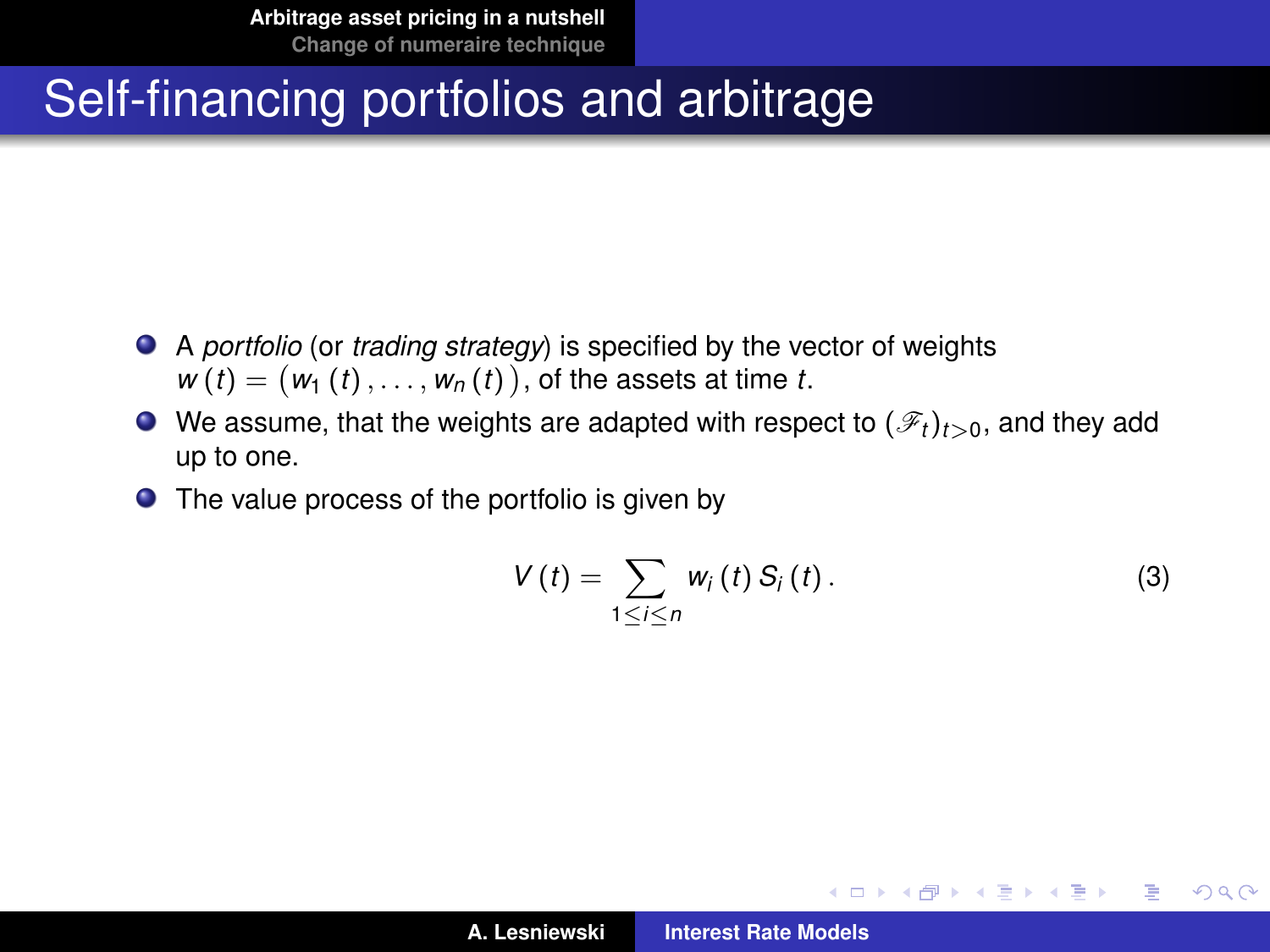A portfolio is *self-financing*, if

**O** Equivalently,

$$
dV(t) = \sum_{1 \leq i \leq n} w_i(t) dS_i(t).
$$
 (4)

(ロトス個) (運) (運)

<span id="page-7-0"></span>重  $2Q$ 

$$
V(t) = V(0) + \int_0^t \sum_{1 \leq i \leq n} w_i(s) dS_i(s).
$$
 (5)

In other words, the price process of a self-financing portfolio does not allow for infusion or withdrawal of capital. It is entirely driven by price processes of the constituent instruments and their weights.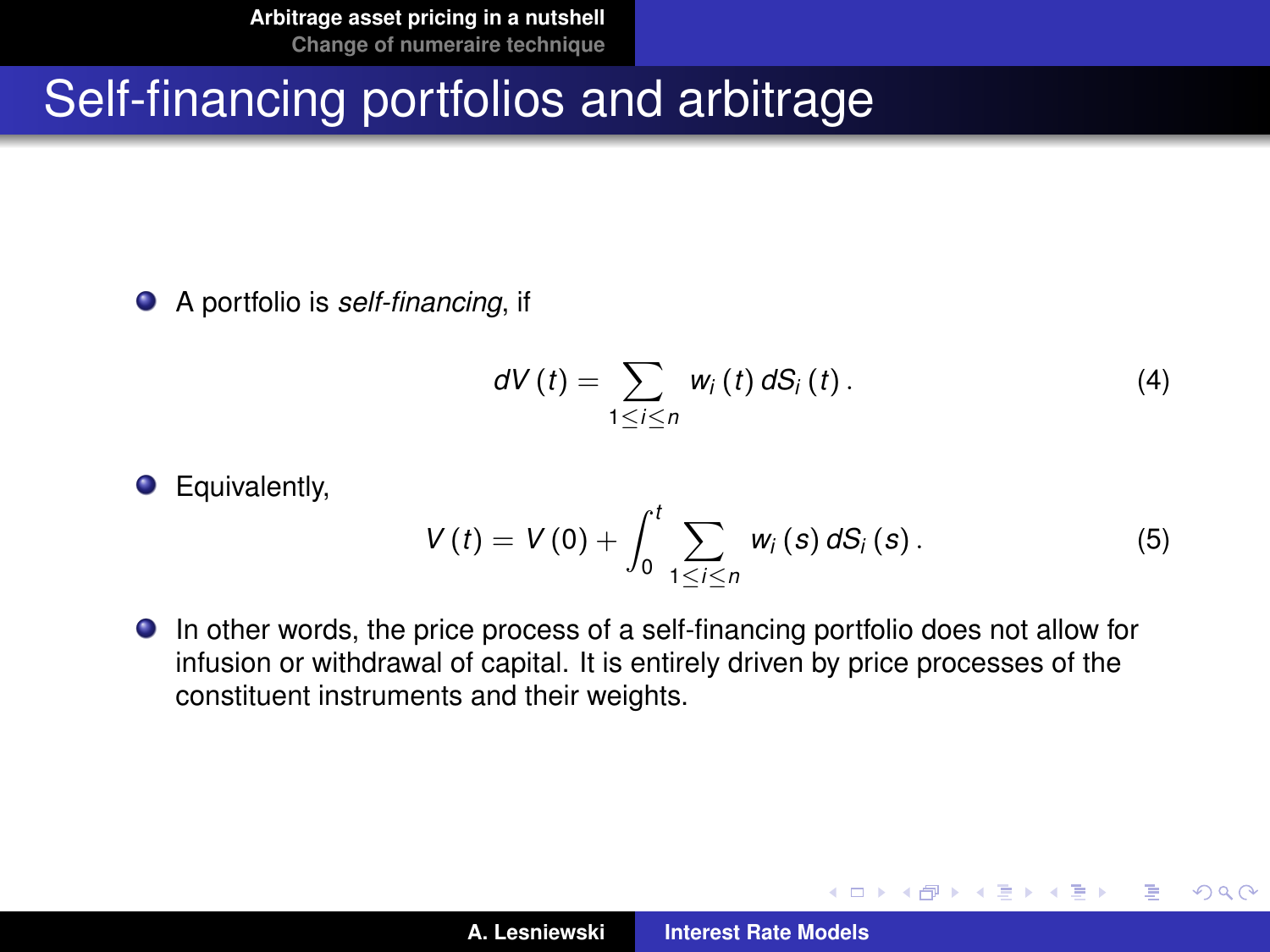- A fundamental assumption of arbitrage pricing theory is that financial markets (or at least, their models) are free of arbitrage opportunities<sup>1</sup>.
- An *arbitrage opportunity* arises if one can construct a self-financing portfolio such that:
	- (i) The initial value of the portfolio is zero,  $V(0) = 0$ .
	- (ii)) With probability one, the portfolio has a non-negative value at maturity,  $P(V(T) \geq 0) = 1.$
	- (iii) With a positive probability, the value of the portfolio at maturity is positive,  $P(V(T) > 0) > 0.$
- We say that a market is *arbitrage free* if it does not allow arbitrage opportunities. Requiring arbitrage freeness has important consequences for price dynamics.

<span id="page-8-0"></span><sup>1</sup> This assumption is, mercifully, violated frequently enough so that much [of th](#page-7-0)e [fin](#page-9-0)[an](#page-7-0)[cial](#page-8-0) [in](#page-9-0)[d](#page-1-0)[us](#page-2-0)[tr](#page-30-0)[y c](#page-31-0)[a](#page-1-0)[n](#page-2-0) [su](#page-30-0)[st](#page-31-0)[ain](#page-0-0) itself exploiting the market's lack of respect for arbitrage freeness.  $\left\{ \begin{array}{ccc} 1 & 0 & 0 \\ 0 & 1 & 0 \end{array} \right.$ Þ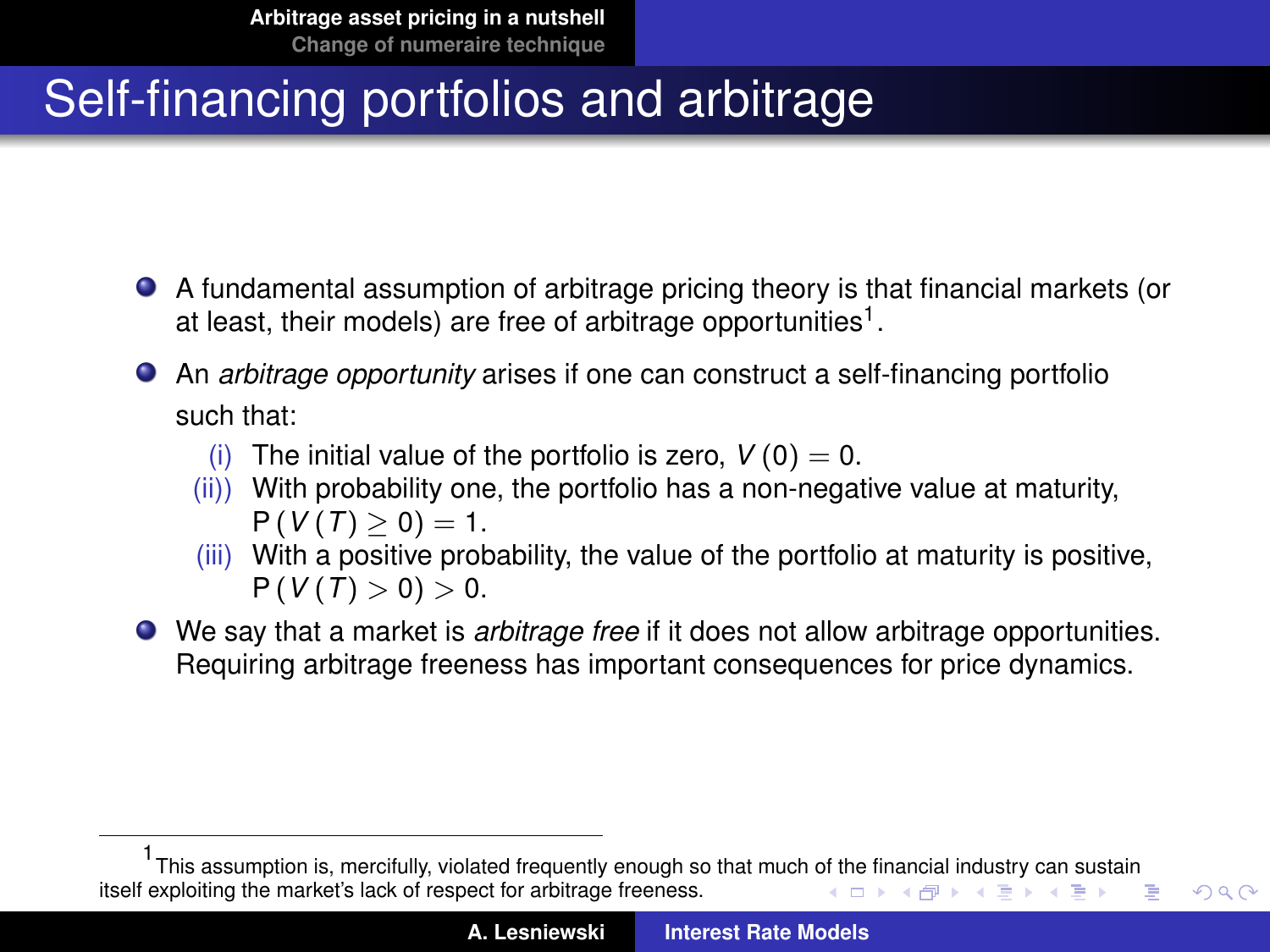- Consider a time horizon *T* > 0. A *contingent claim* expiring at *T* is a random variable  $X \in \mathscr{F}_T$ .
- It is usually assumed that X is square integrable, i.e.  $E[X^2] < \infty$ .
- For our needs, we can focus attention on simple contingent claims which are of the form  $X = g(S(T))$ , where the *payoff g*  $(x)$  is a function on  $\mathbb{R}^n$ .
- For example, the payoff of a call option is  $(S(T) K)^+$ , where *K* is the strike on the option.

(ロトス個) (運) (運)

<span id="page-9-0"></span>重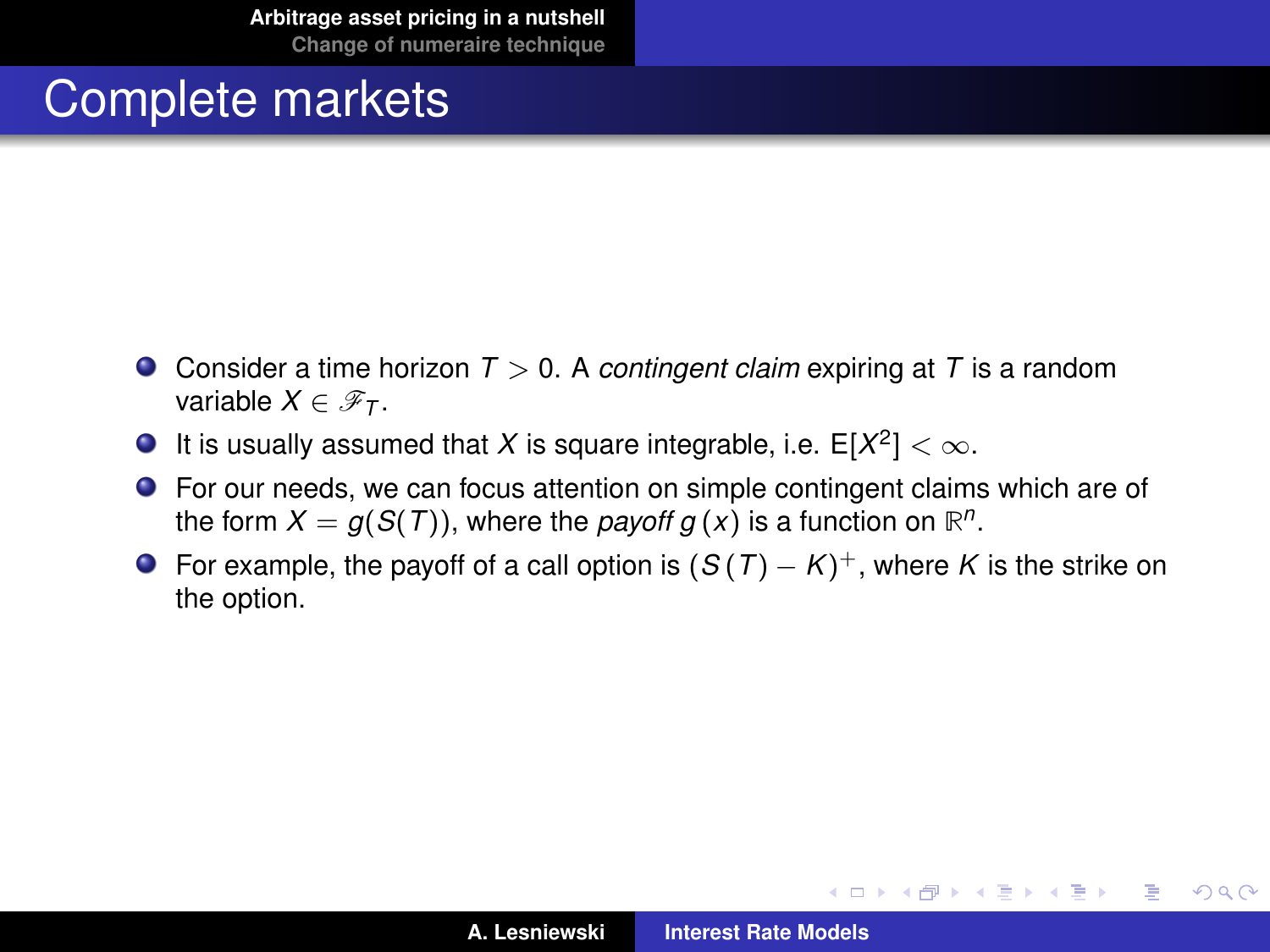- A financial market is called *complete* if each contingent claim *X* can be obtained as the terminal value of a self-financing trading strategy.
- $\bullet$  In other words, in a complete market there exists a self-financing portfolio  $w(t)$ such that *X* is equal to the time *T* value of that portfolio,  $X = V(T)$ .
- Completeness thus means that any (square integrable) contingent claim can be replicated by way of a self-financing trading strategy in the underlying assets.
- **Indeed, in order to avoid arbitrage, the time**  $t < T$  **value**  $V(t)$  **of the self-financing** portfolio has to equal to the time *t* value of the claim (since they have the same value at *T* and rebalancing of the portfolio *w* (*t*) does not cost anything).

K ロ ⊁ K 御 ⊁ K 君 ⊁ K 君 ⊁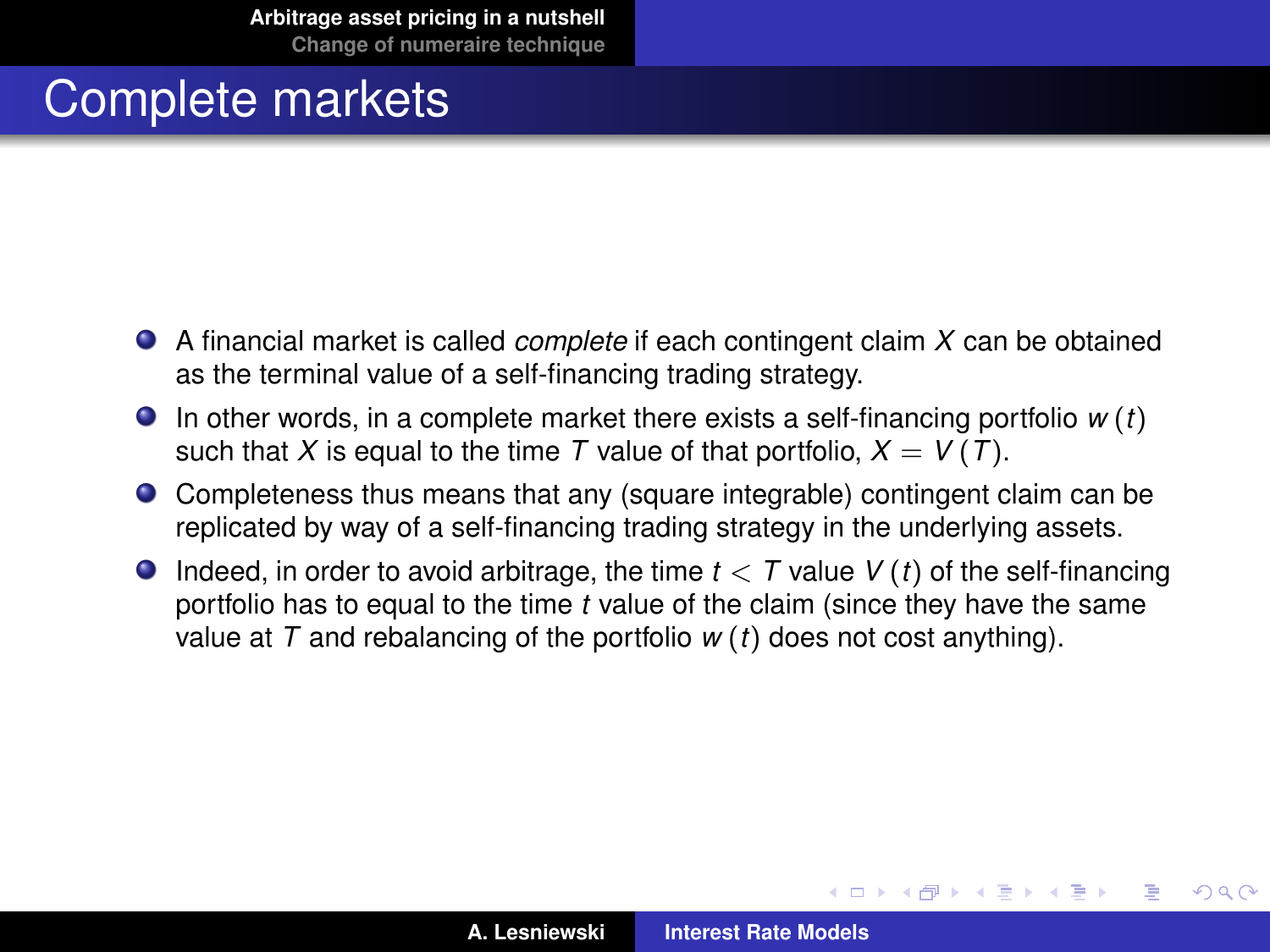- $\bullet$  To illustrate this concept, we consider the Black-Scholes model. Let  $g(S(T))$  be a time *T* payoff.
- $\bullet$  Let  $\varphi$  be the solution to the terminal value problem:

$$
\frac{\partial \varphi}{\partial t} + rx \frac{\partial \varphi}{\partial x} + \frac{1}{2} \sigma^2 x^2 \frac{\partial^2 \varphi}{\partial x^2} - r\varphi = 0, \varphi(T, x) = g(x).
$$
\n(6)

**•** Then, the portfolio

$$
w_1(t) = \frac{\varphi(t, S(t)) - S(t) \frac{\partial \varphi(t, S(t))}{\partial x}}{B(t)},
$$
  
\n
$$
w_2(t) = \frac{\partial \varphi(t, S(t))}{\partial x}
$$
\n(7)

is the replicating portfolio for the payoff *g*, and its value is equal to

$$
V(t) = \varphi(t, S(t)).
$$
 (8)

イロメ イ部メ イヨメ イヨメー

 $2Q$ 

重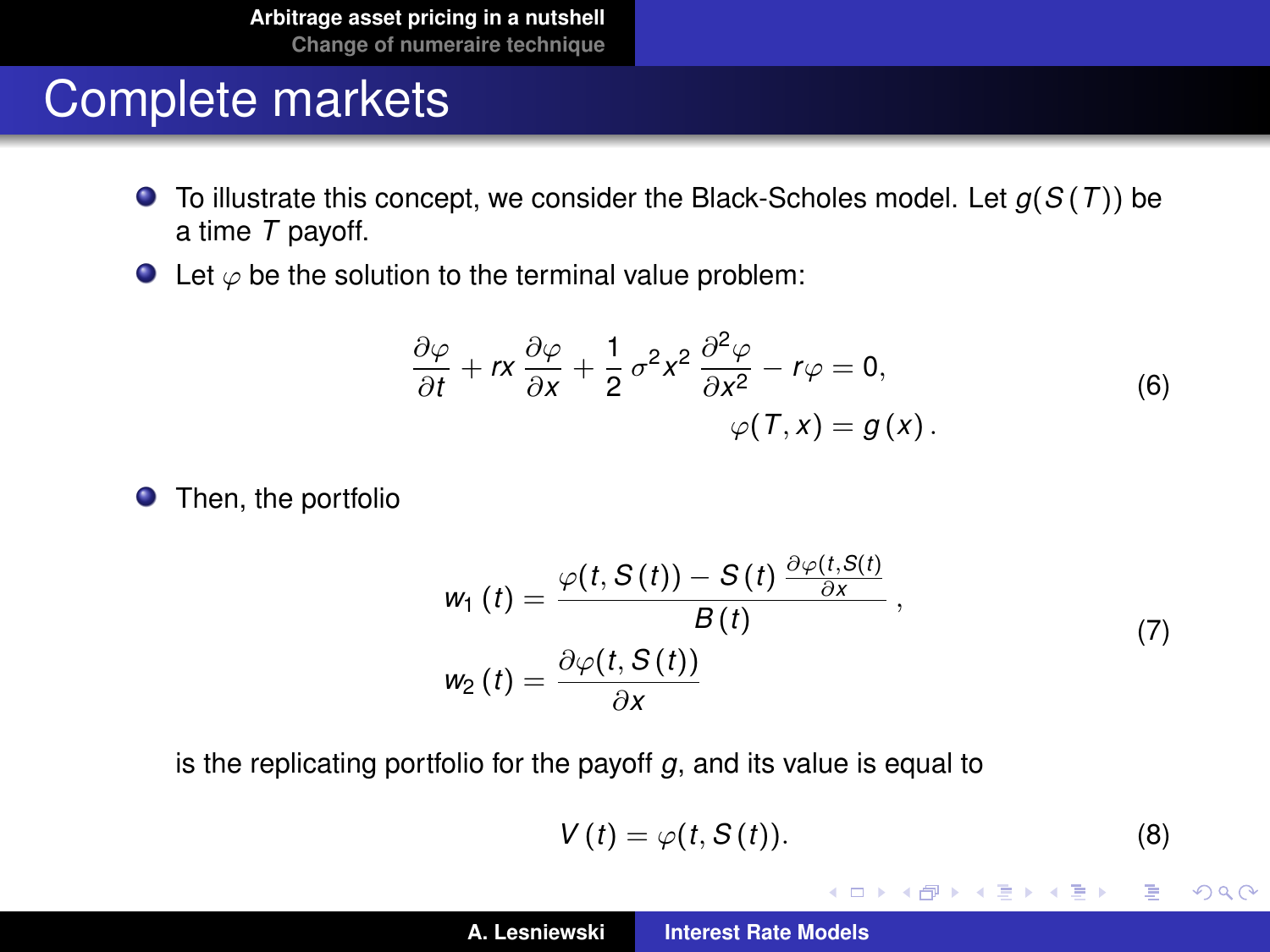- $\bullet$ The proof of this fact follows from an application of Ito's lemma.
- Multi-asset markets of the form [\(1\)](#page-4-0) are, in general, not complete.  $\bullet$
- $\bullet$ Veryfying that a market model is complete is not always straightforward.
- As a rule of thumb (usually, additional technical integrability conditions are required), a multi-asset market [\(1\)](#page-4-0) is complete, if and only if
	- $(i)$   $n = d$ , i.e., the number of assets equals the number of stochastic factors.
	- (ii) The matrix  $C(t, S(t))$  is invertible for all  $t < T$  with probability 1.

(ロ) (個) (目) (言)

 $QQ$ 

∍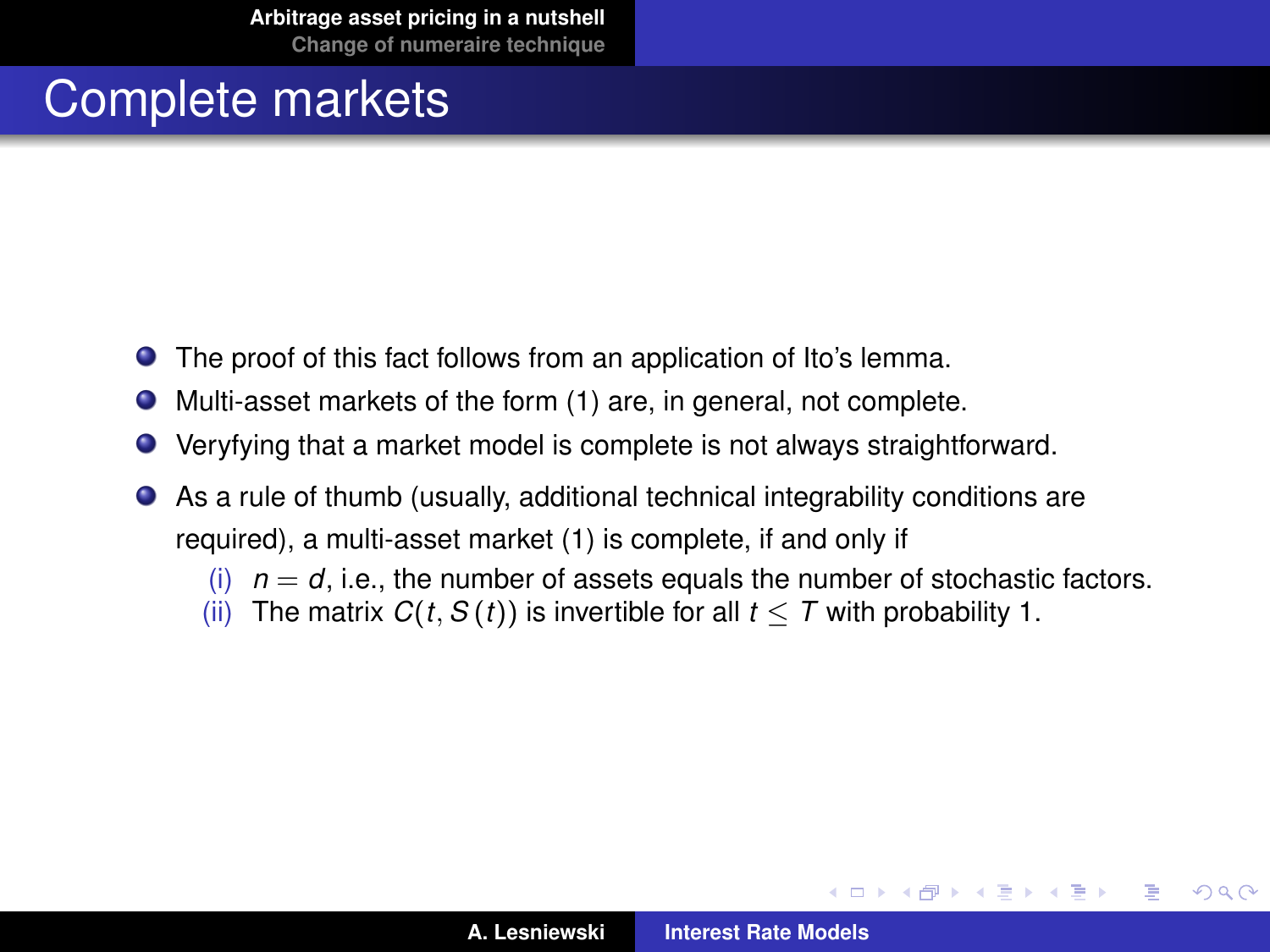#### Numeraires and EMMs

- A key concept in modern asset pricing theory is that of a *numeraire*.
- $\bullet$  A numeraire is defined as any *tradeable* asset with price process  $\mathcal{N}(t)$  such that  $\mathcal{N}(t) > 0$ , for all times *t*.
- The *relative price* process of asset *I<sup>i</sup>* is defined by

$$
S_i^{\mathcal{N}}(t) = \frac{S_i(t)}{\mathcal{N}(t)}\,. \tag{9}
$$

(ロトス個) (運) (運)

Þ

 $QQ$ 

In other words, the relative price of an asset is its price expressed in the units of the numeraire.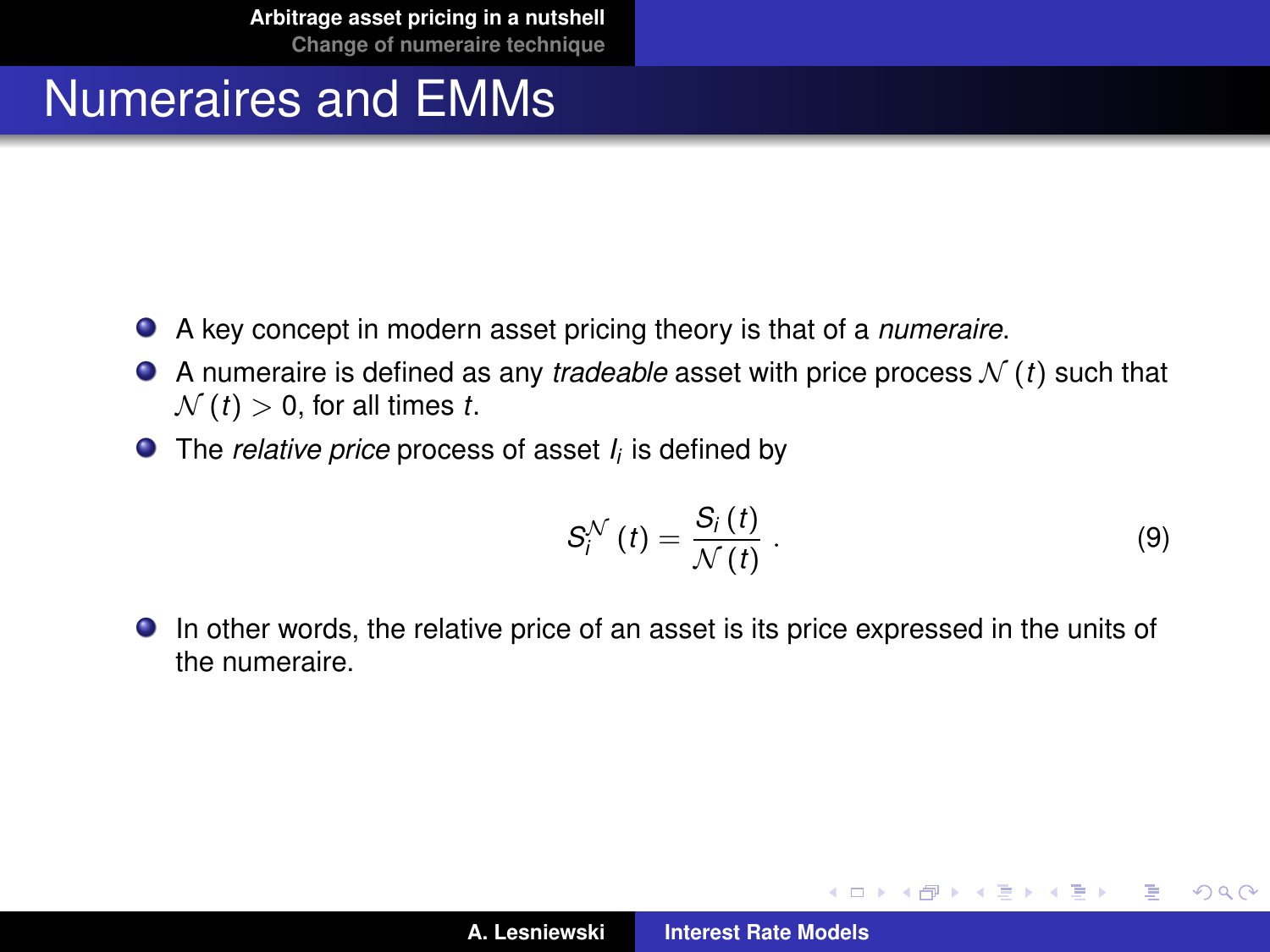# Numeraires and EMMs

- A probability measure Q is called an *equivalent martingale measure* (EMM) for the above market, with numeraire  $\mathcal{N}(t)$ , if it has the following properties:
	- (i) Q is equivalent to P, i.e.

$$
dP(\omega)=D_{\mathsf{PQ}}(\omega) dQ(\omega),
$$

and

$$
dQ(\omega)=D_{\text{QP}}(\omega) dP(\omega),
$$

with some  $D_{\text{PQ}}(\omega) > 0$  and  $D_{\text{QP}}(\omega) > 0$ . (ii) The relative price processes  $S_i^{\mathcal{N}}(t)$  are martingales under Q,

$$
S_i^{\mathcal{N}}(s) = E^{\mathcal{Q}}\left[S_i^{\mathcal{N}}(t) \,|\, \mathcal{F}_s\right]. \tag{10}
$$

(ロトス個) (運) (運)

Þ  $2Q$ 

Before we proceed, let us briefly review Girsanov's theorem.  $\bullet$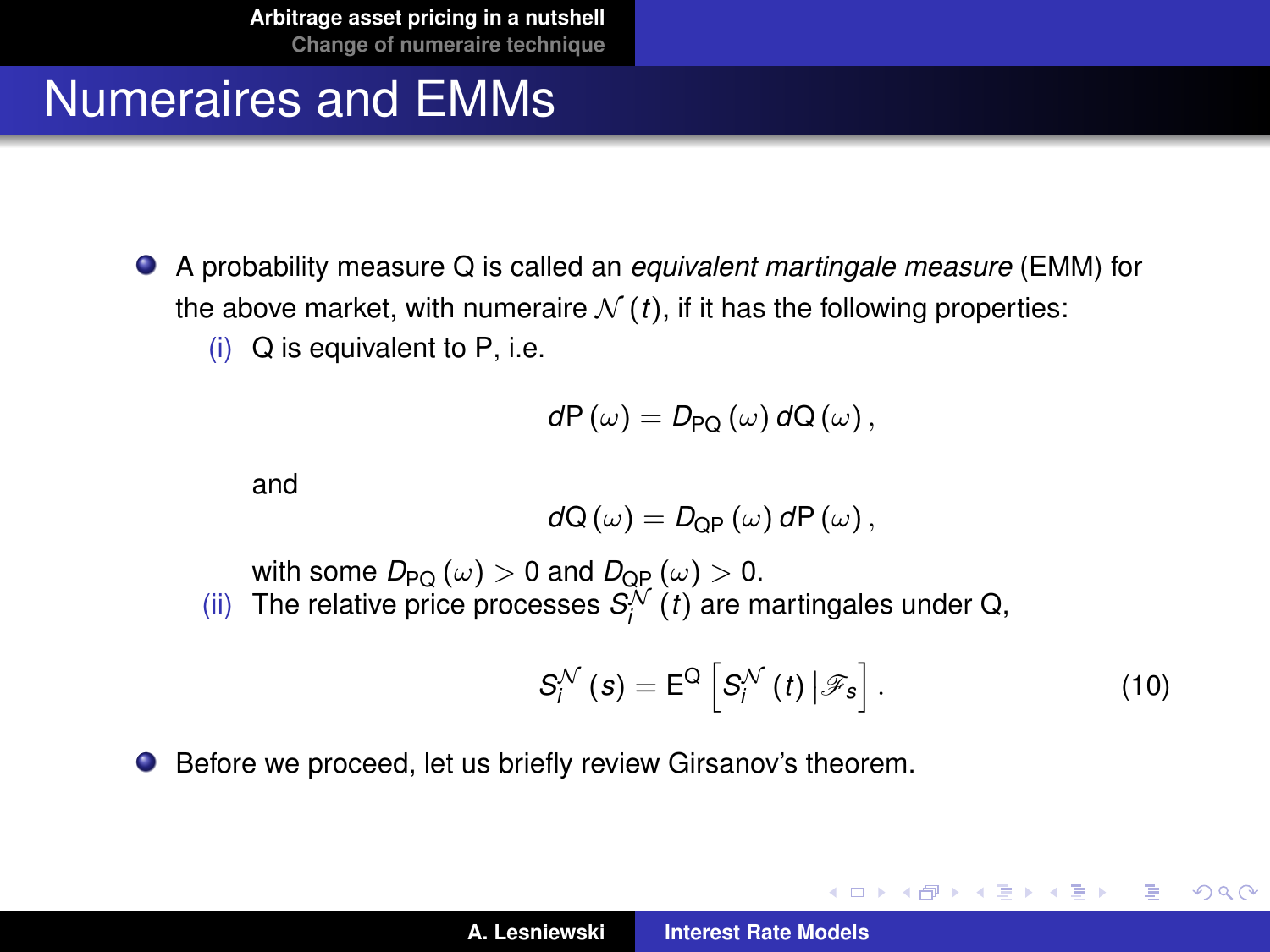- Girsanov's theorem plays a key conceptual role in arbitrage free pricing theory, a fact that will be explained below.
- Girsanov's theorem is a culmination of efforts by a number of mathematicians studying the effect of "change of variables" in the measure P on the properties of martingales under that measure.
- We consider a Brownian motion *W* (*t*), and the associated probability space  $(\Omega, \mathscr{F}, P)$ , where  $\Omega$  is the sample space,  $\mathscr{F} = (\mathscr{F}_t)_{t \geq 0}$ , is the filtered information set, and P is the probability measure.
- By E (or E<sup>P</sup>, when we want to be precise) we denote the expected value with respect to the measure P.

イロメ イ部メ イヨメ イヨメー

÷.  $QQ$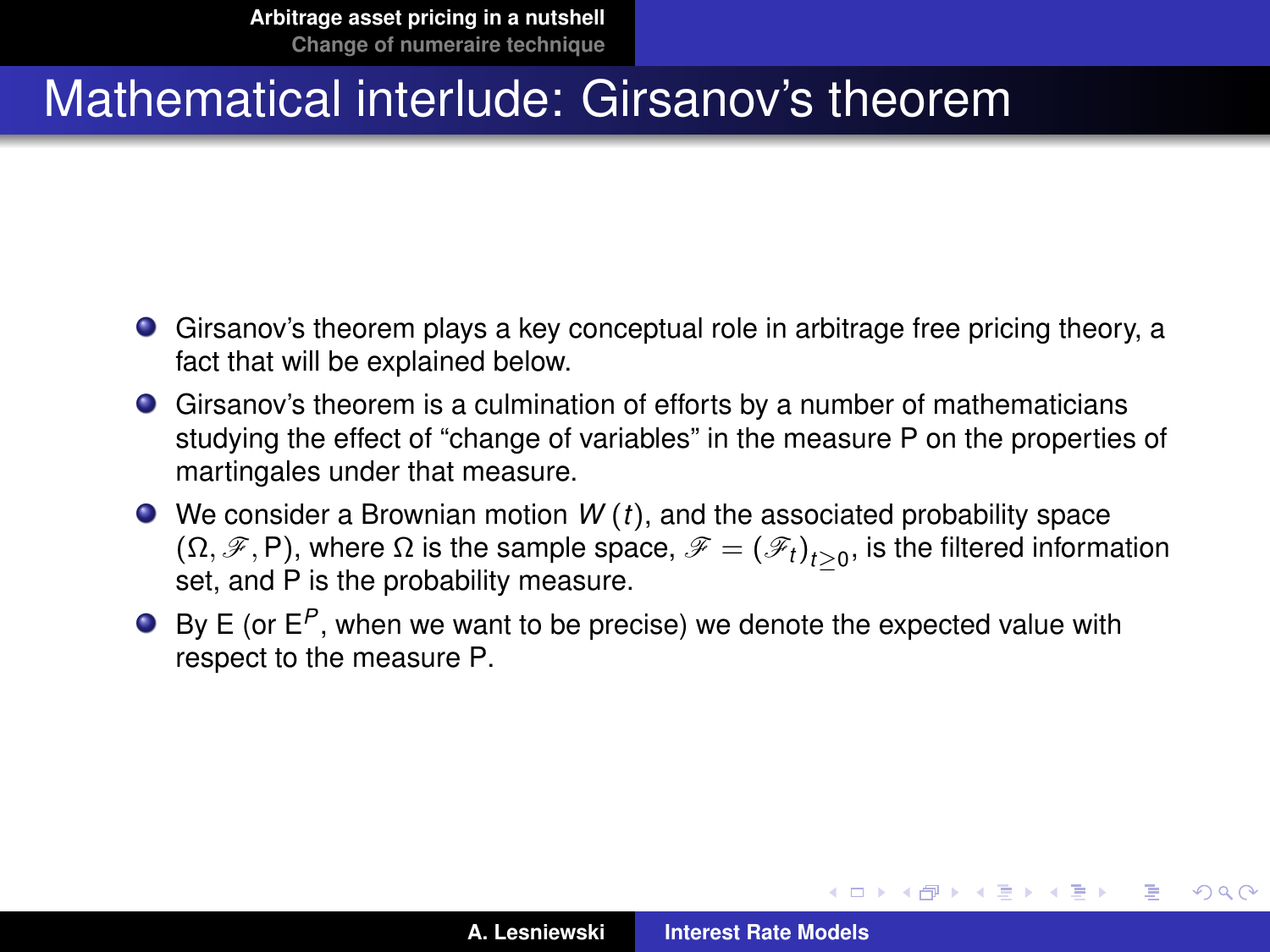**[Arbitrage asset pricing in a nutshell](#page-2-0) [Change of numeraire technique](#page-31-0)**

#### Mathematical interlude: Girsanov's theorem

We say that a measure Q on Ω is *absolutely continuous* with respect to P if there exists a positive function *D* (called the *Radon-Nikodym derivative*) such that

$$
Q(A) = \int_{A} D(\omega) dP(\omega), \qquad (11)
$$

for  $A \subset \Omega$ .

**O** Equivalently,

$$
\frac{dQ}{dP}(\omega) = D(\omega). \tag{12}
$$

(ロトス個) (運) (運)

 $2Q$ 

重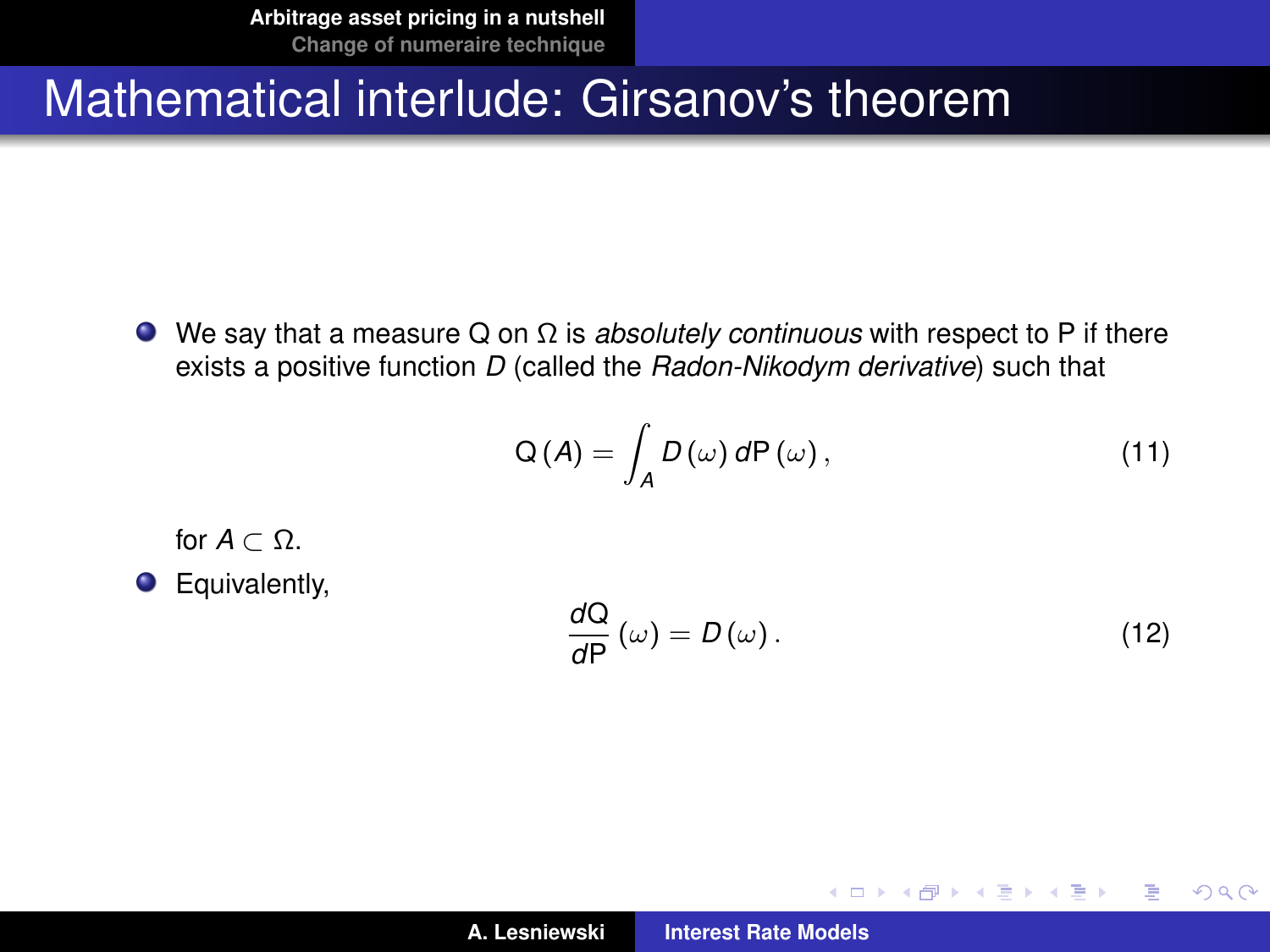- In other words, the "volume element" *d*Q is always proportional to the "volume element" *d*P, with the proportionality factor being a positive function throughout the probability space.
- In the context of a Brownian motion, we also require that the Radon-Nikodym derivative respect the filtration by time, i.e. the identity above holds if we condition on the information up to time *t*:

$$
\left. \frac{dQ}{dP} \left( \omega \right) \right|_{t} = D \left( \omega, t \right). \tag{13}
$$

(ロトス個) (運) (運)

 $QQ$ 

Two probability measures Q and P are called *equivalent*, if Q is absolutely continuous with respect to P and P is absolutely continuous with respect to Q.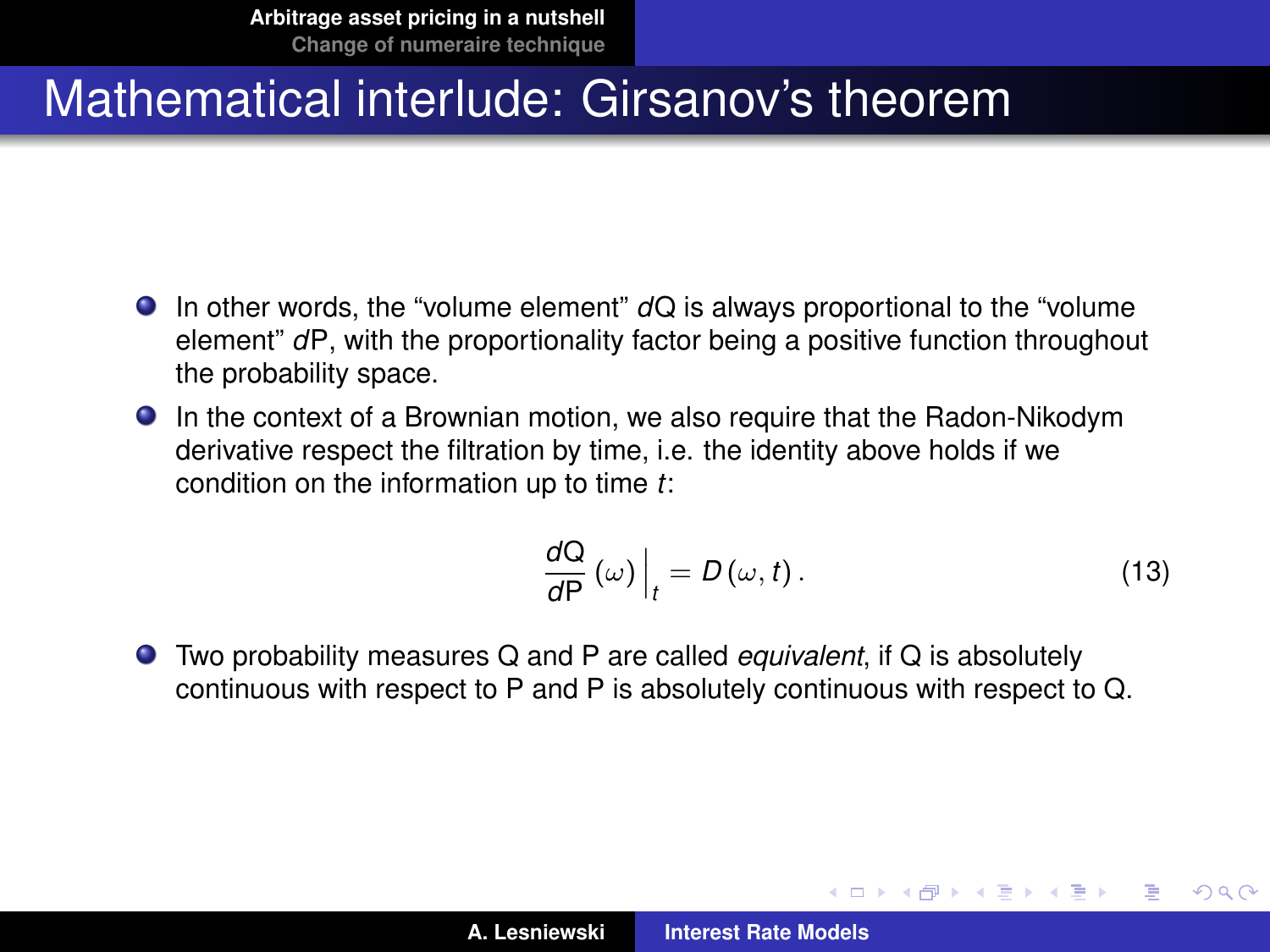● Consider now a diffusion process:

$$
dX(t) = \Delta(t, X(t))dt + C(t, X(t))dW(t).
$$
 (14)

A natural question arises: can we transform a diffusion process into a diffusion process with a different drift,

$$
dX(t) = \widetilde{\Delta}(t, X(t))dt + C(t, X(t))d\widetilde{W}(t).
$$
 (15)

(ロトス個) (運) (運)

 $QQ$ 

Þ

by a change to an equivalent probability measure Q?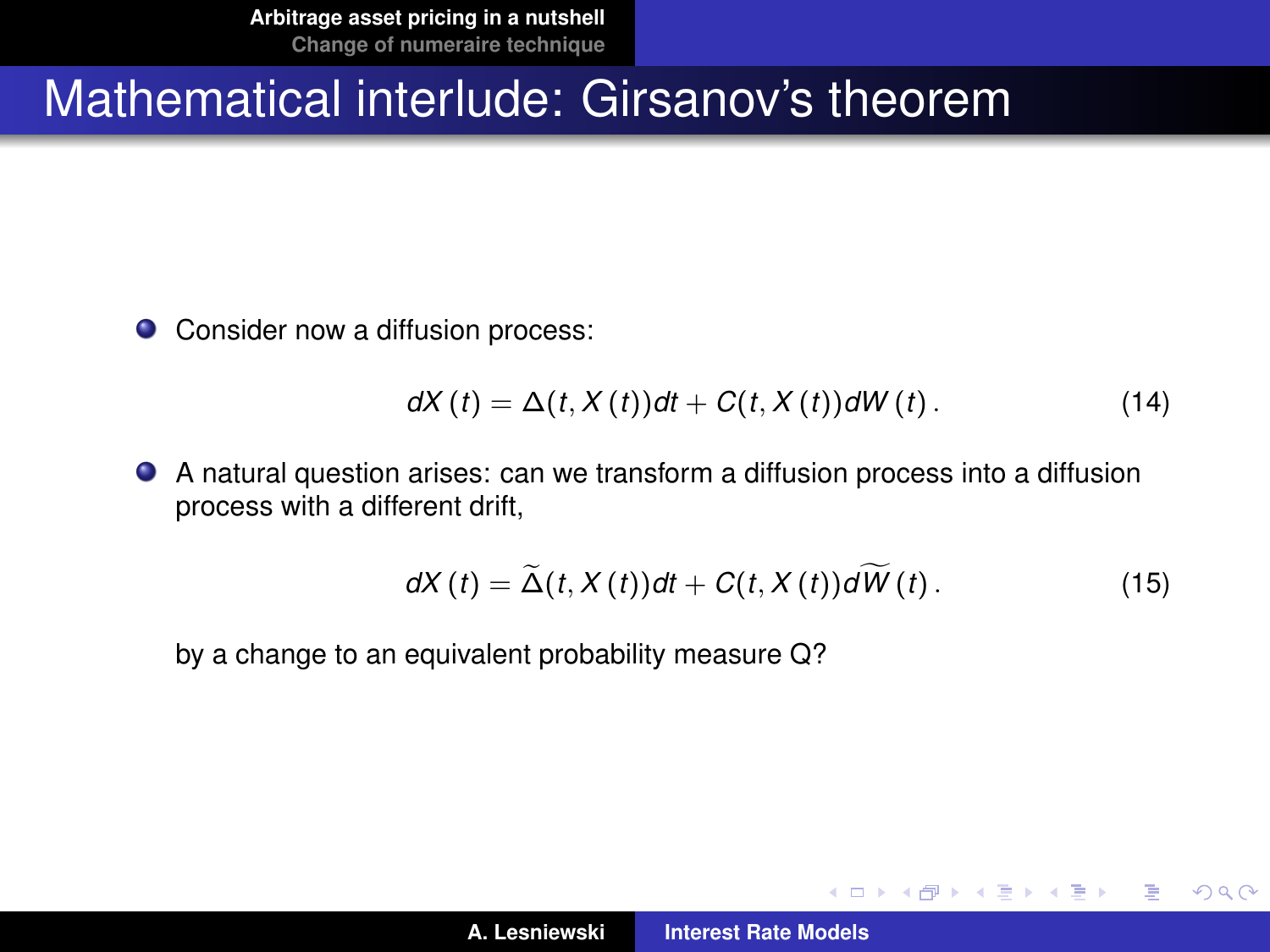- In particular, can we make the new process a *martingale*?
- **O** Recall that a process  $X(t)$  is a martingale if  $E^Q$   $[|X(t)|] < \infty$ , for all *t*, and

$$
X(s) = \mathsf{E}^{\mathsf{Q}} \left[ X(t) \left| \mathcal{F}_s \right|, \right. \tag{16}
$$

イロメ イ部メ イヨメ イヨメー

÷.  $2Q$ 

where  $E^{Q}$  [  $\cdot$  |  $\mathscr{F}_{S}$ ] denotes the conditional expected value.

- In other words, given all information up to time *s*, the expected value of future values of a martingale is *X* (*s*).
- If the process  $X(t)$  is a *martingale*, the diffusion above is driftless, i.e.  $\widetilde{\Delta}(t, X(t)) = 0.$
- An affirmative answer to this question is provided by Girsanov's theorem.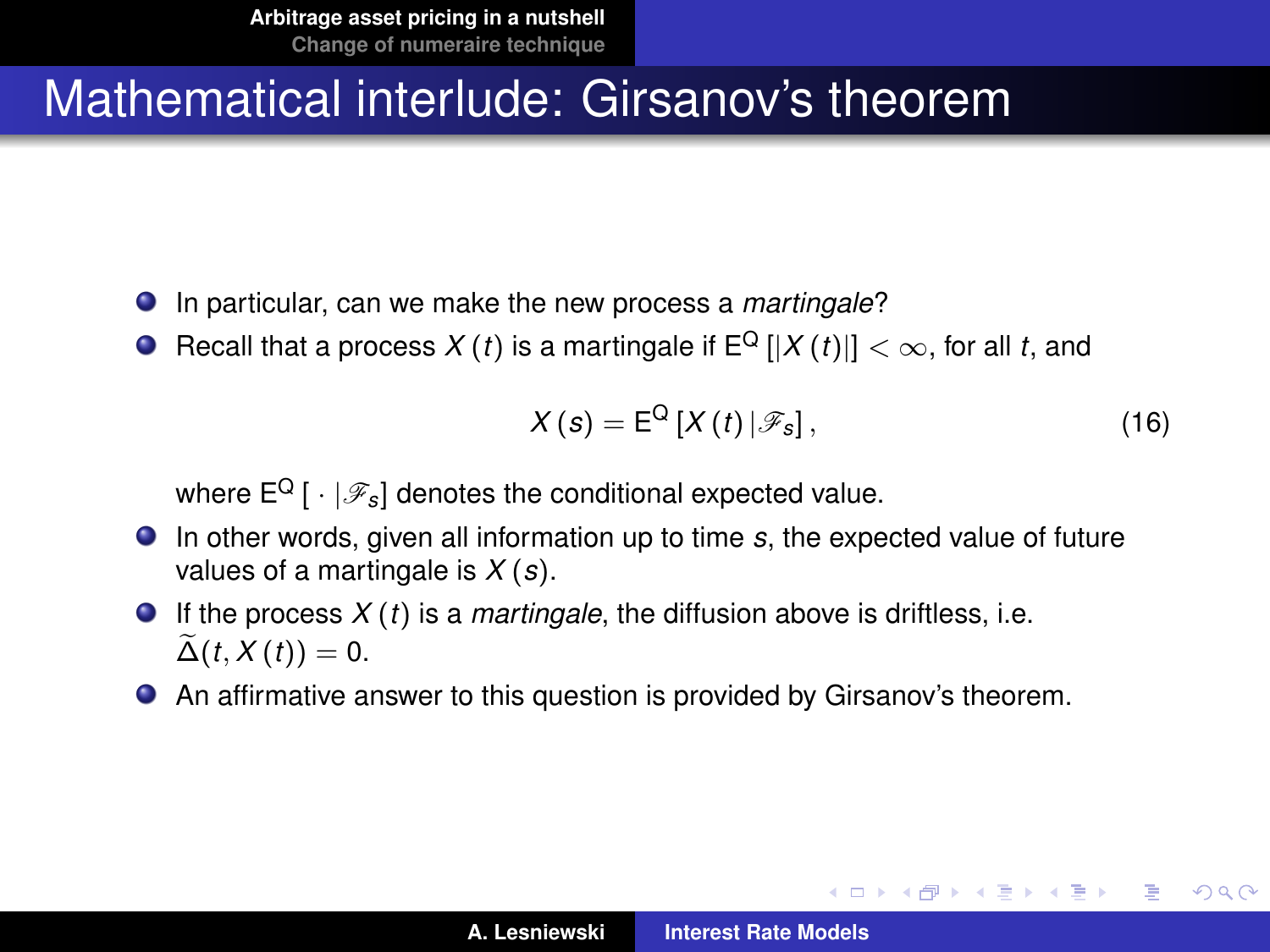● One might proceed heuristically as follows. Write

$$
dX(t) = \widetilde{\Delta}(t) dt + C(t) \left( \frac{\Delta(t) - \widetilde{\Delta}(t)}{C(t)} dt + dW(t) \right)
$$
  
=  $\widetilde{\Delta}(t) dt + C(t) d\widetilde{W}(t)$ , (17)

where

$$
\widetilde{W}(t) = W(t) + \int_0^t \frac{\Delta(s) - \widetilde{\Delta}(s)}{C(s)} ds
$$
\n
$$
\equiv W(t) - \int_0^t \theta(s) ds.
$$
\n(18)

イロメ イ部メ イヨメ イヨメー

重

 $299$ 

 $\bullet$ This looks like a new Brownian motion!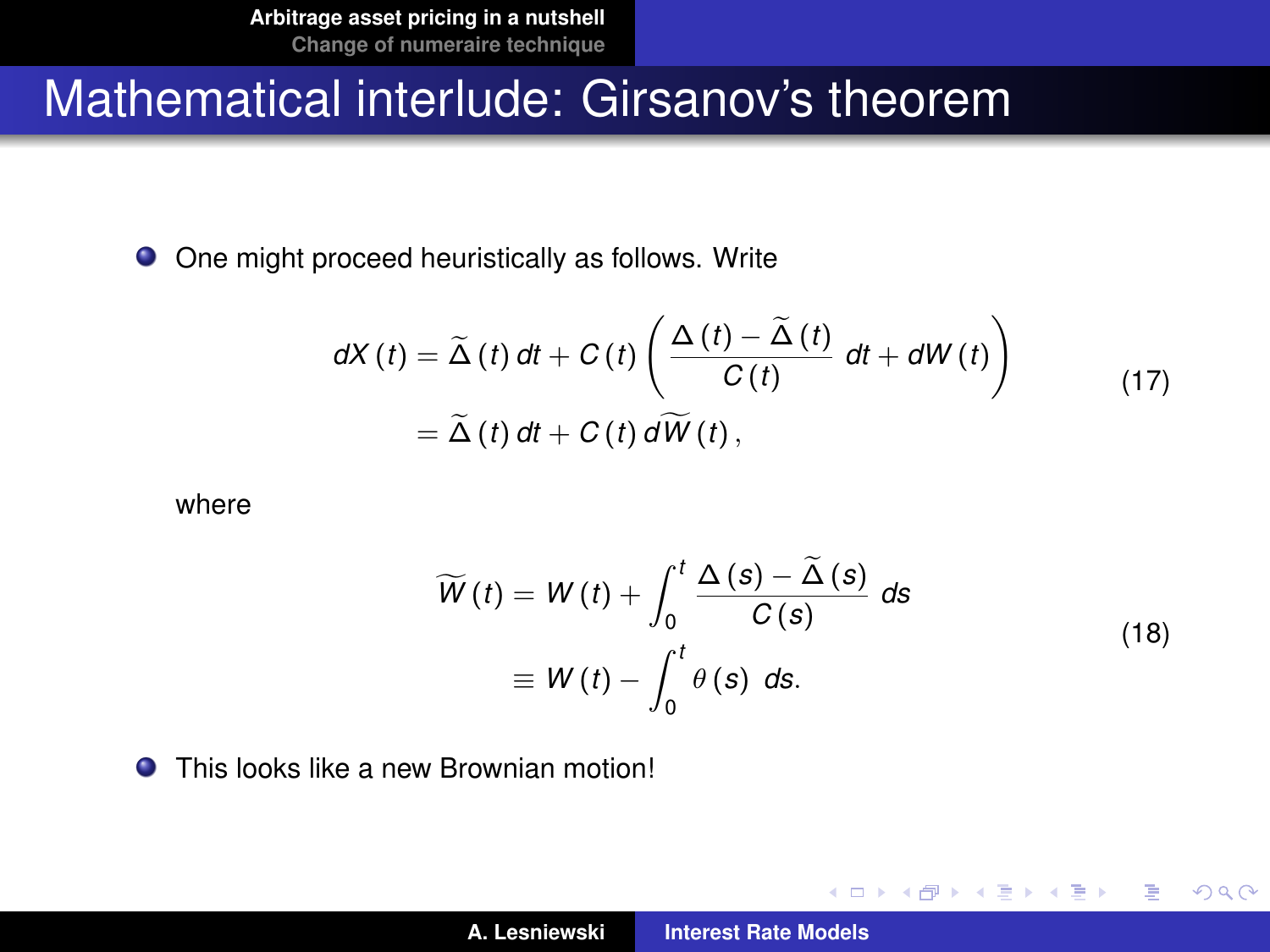- Girsanov's theorem asserts that, under some technical assumptions on the drift and diffusion coefficients,  $\widetilde{W}(t)$  is indeed a Brownian motion provided that the probability measure is modified appropriately.
- More precisely, define the stochastic process:

$$
D(t) = \exp\left(\int_0^t \theta(s) dW(s) - \frac{1}{2} \int_0^t \theta(s)^2 ds\right).
$$
 (19)

- Note that we have changed our notation: as always when dealing with stochastic processes, we have suppressed the argument  $\omega$  in *D*, and made the dependence on *t* explicit.
- We now define the equivalent measure Q with

$$
\left. \frac{d\mathbf{Q}}{d\mathbf{P}} \right|_{t} = D(t). \tag{20}
$$

K ロ ⊁ K 御 ⊁ K 君 ⊁ K 君 ⊁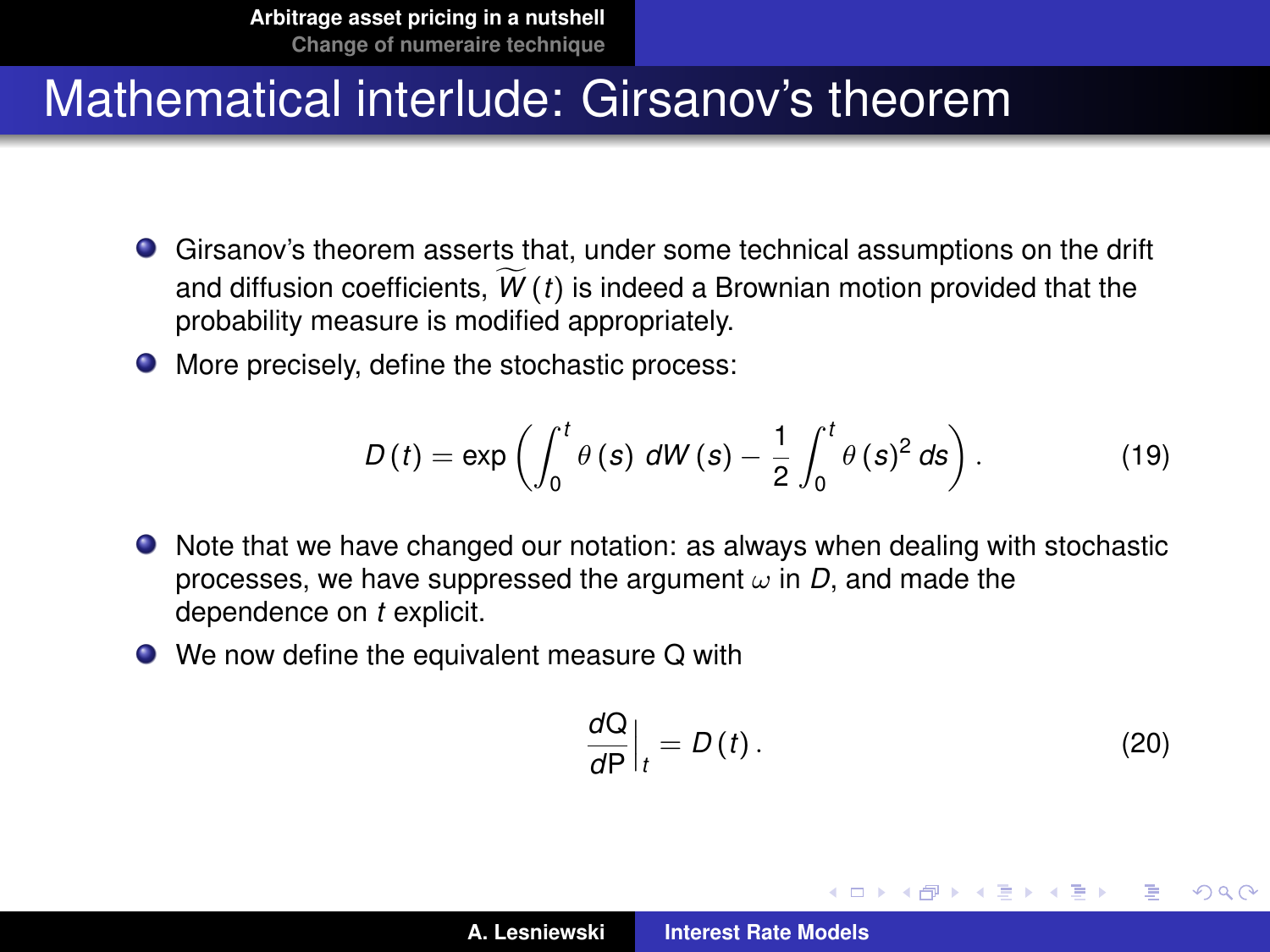*Girsanov's theorem*. Assume that the following technical condition (*Novikov's*  $\bullet$ *condition*) holds:

$$
\mathsf{E}^{\mathsf{P}}\left[\exp\left(\frac{1}{2}\int_0^t \theta\left(s\right)^2 ds\right)\right] < \infty. \tag{21}
$$

Then:

(i) The process *D* (*t*) is a martingale under P. Furthermore, it satisfies the following stochastic differential equation:

$$
dD(t) = \theta(t) D(t) dW(t).
$$
 (22)

イロメ イ部メ イヨメ イヨメー

重

 $QQ$ 

(ii)  $\widetilde{W}(t)$  is a Wiener process under Q.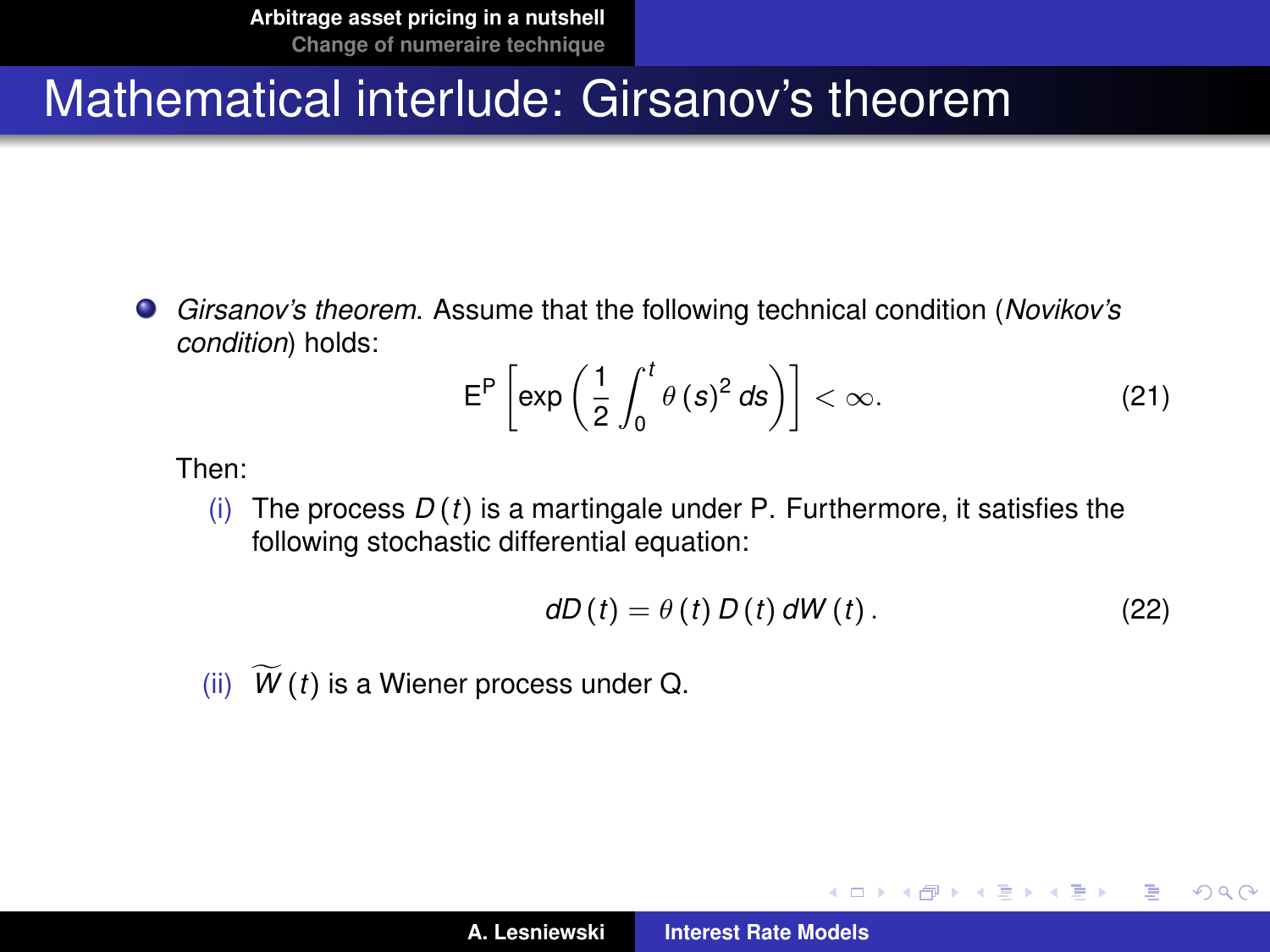- We have stated Girsanov's theorem for a one-dimensional Brownian motion. This assumption is not essential and, using a bit of linear algebra, one can easily formulate a version of Girsanov's theorem for an arbitrary multidimensional Brownian motion.
- Consider a standard *d*-dimensional Brownian motion  $W(t) = (W_1(t), \ldots, W_d(t))$  (i.e. the components of  $W(t)$  are uncorrelated), and let  $X\left(t\right)=\left(X_{1}\left(t\right),\ldots,X_{d}\left(t\right)\right)$  be a  $d$ -dimensional diffusion process:

$$
dX(t) = \Delta(t, X(t))dt + C(t, X(t))dW(t).
$$
 (23)

● Define the stochastic process:

$$
D(t) = \exp\Big(\int_0^t \theta(s)^{\mathrm{T}} dW(s) - \frac{1}{2} \int_0^t \theta(s)^{\mathrm{T}} \theta(s) ds\Big). \tag{24}
$$

where

$$
\theta(t) = C(t, X(t))^{-1} \big(\widetilde{\Delta}(t, X(t)) - \Delta(t, X(t))\big). \tag{25}
$$

イロメ イ部メ イヨメ イヨメー

÷.  $QQQ$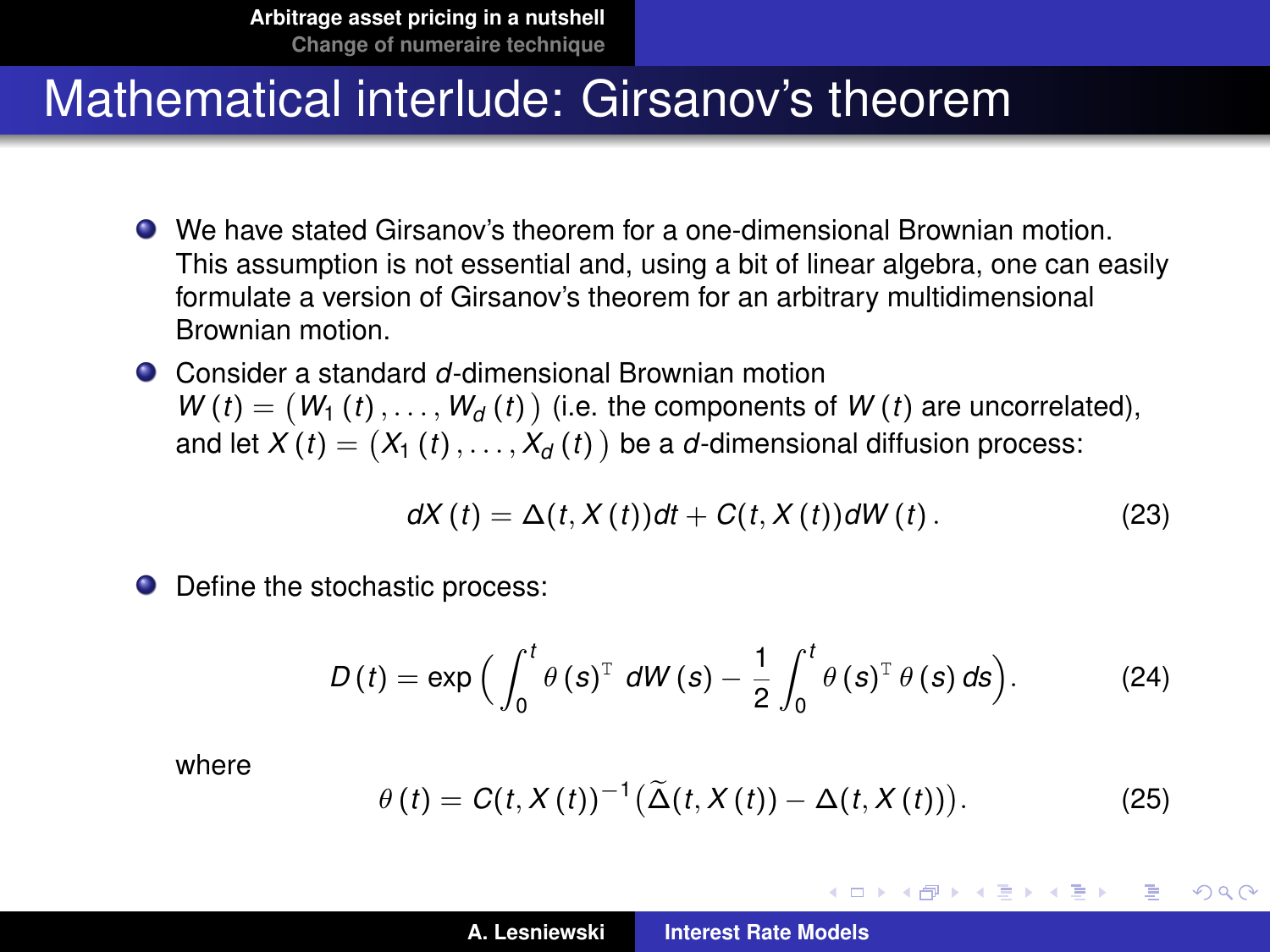*Girsanov's theorem (multidimensional version)*. Assume that the following technical condition (*Novikov's condition*) holds:

$$
\mathsf{E}^{\mathsf{P}}\left[\exp\left(\frac{1}{2}\int_0^t \theta\left(s\right)^{\mathrm{T}}\theta\left(s\right)ds\right)\right] < \infty. \tag{26}
$$

Then:

(i) The process *D* (*t*) is a martingale under P. Furthermore, it satisfies the following stochastic differential equation:

$$
dD(t) = \theta(t)^{\mathrm{T}} D(t) dW(t).
$$
 (27)

(ロトス個) (運) (運)

Þ  $QQQ$ 

(ii)  $W(t)$  is a Wiener process under Q.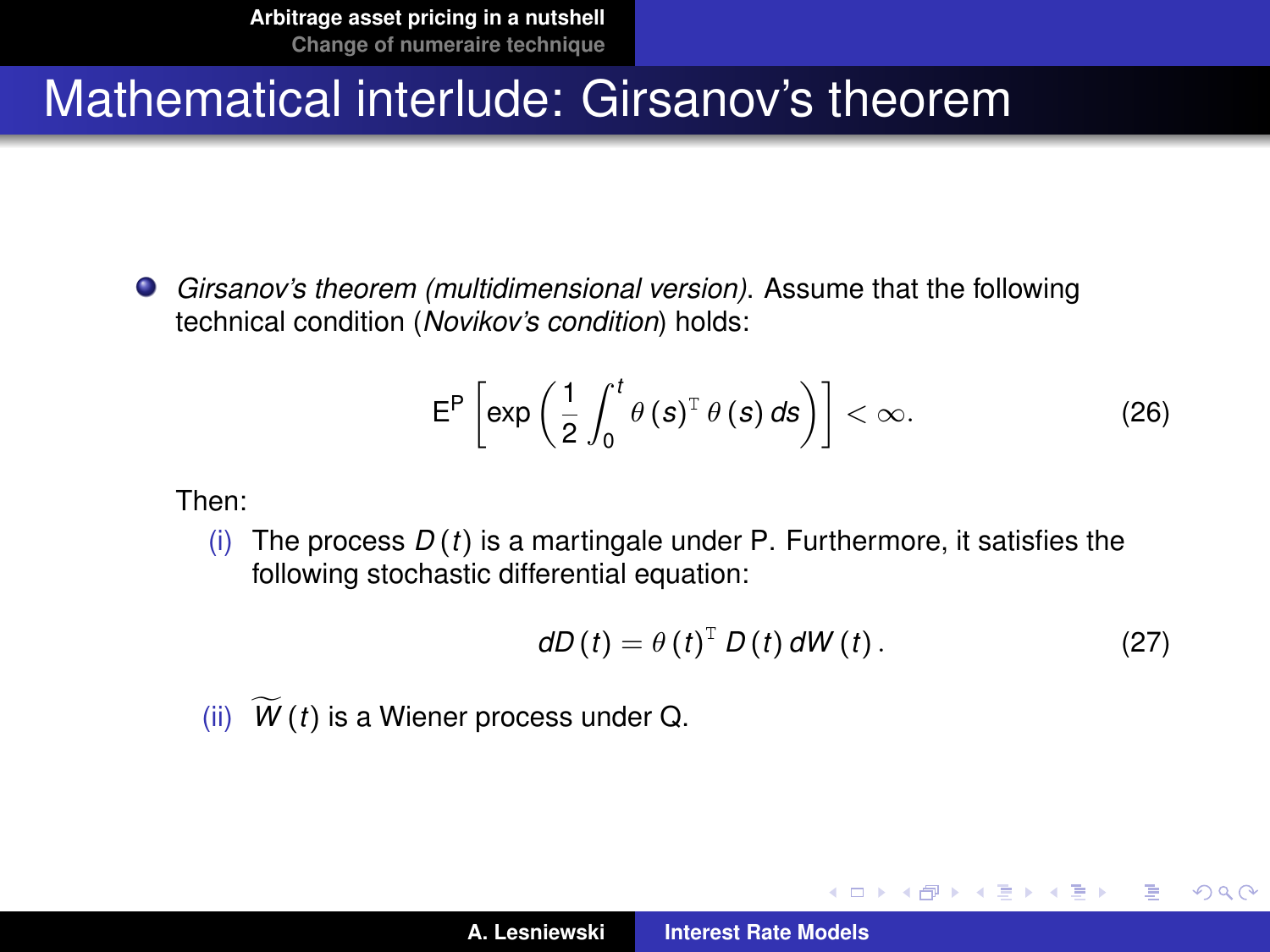- We now formulate two central results of the arbitrage pricing theory, namely the *two fundamental theorems.*
- *First Fundamental Theorem of arbitrage free pricing*. A market is arbitrage free if and only if for each numeraire there exists an equivalent martingale measure Q.
- This theorem is formulated in a somewhat cavalier way, as we have suppressed some important technical assumptions.
- What the theorem says is that arbitrage freeness means the existence, given a numeraire  $\mathcal{N}(t)$ , of an equivalent measure such that the relative price process is a martingale under this measure.
- In other words, in an arbitrage free market, we can express the prices of all assets in the units of a single asset so that the prices are martingales.

K ロ ⊁ K 御 ⊁ K 君 ⊁ K 君 ⊁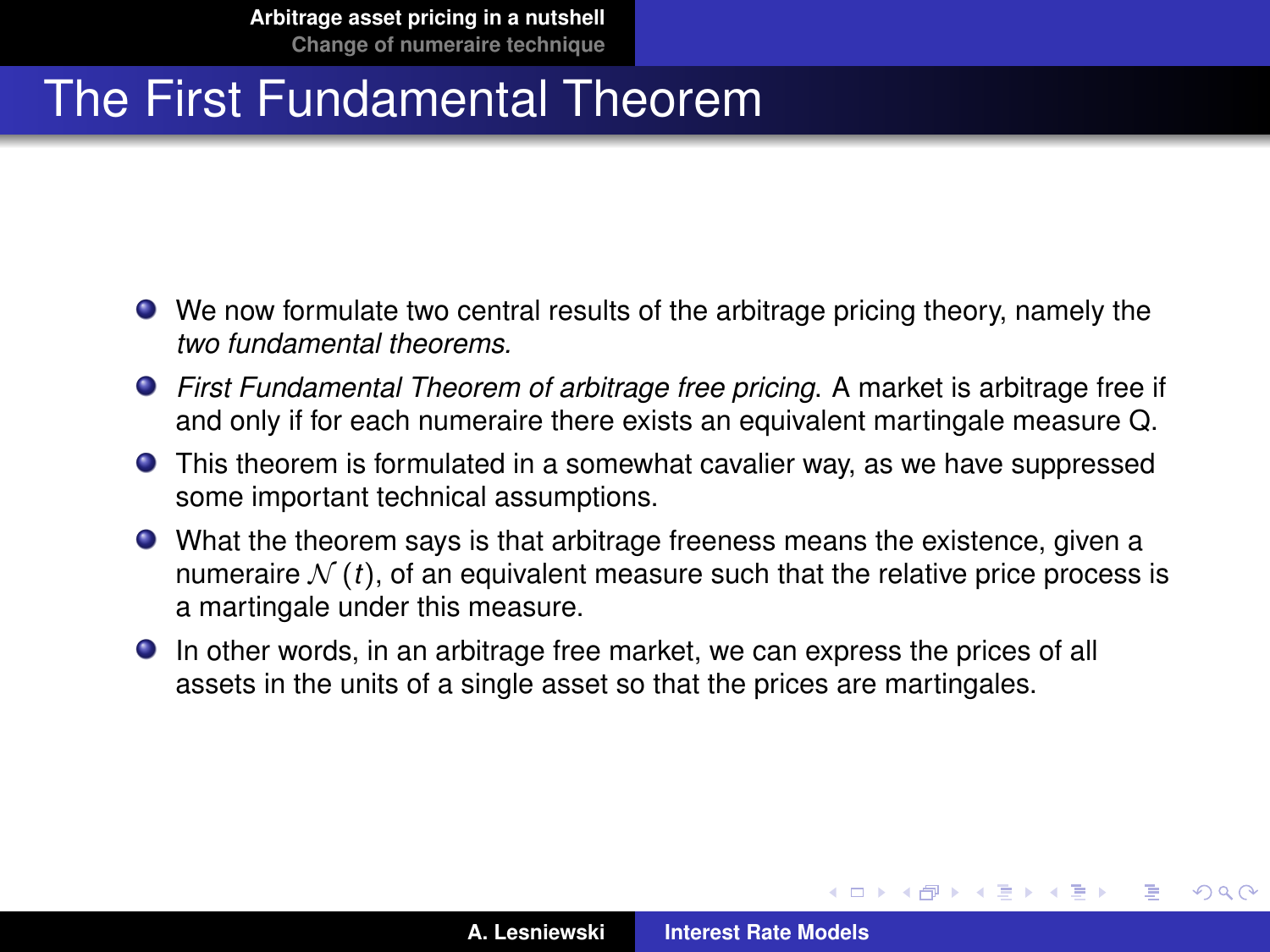- **•** The proof of this theorem is quite technical, and is outside of the scope of this course. However, we shall indicate, how the existence of an EMM implies lack of arbitrage.
- Let  $\mathcal N$  be a numeraire, and let Q be a measure under which all  $\mathcal S_i^{\mathcal N}$ 's are martingales.
- From Homework Assignment #2, Problem 5, we know that a self-financing portfolio, when expressed in terms of the relative prices  $\mathcal{S}^{\mathcal{N}}_i$ , is self-financing, i.e.

$$
dV^{\mathcal{N}}(t)=\sum_{1\leq i\leq n}w_{i}(t)\,dS_{i}^{\mathcal{N}}(t).
$$

Since, all  $S_i^{\mathcal{N}}$ 's are martingales,

$$
dS_i^{\mathcal{N}}(t) = \sum_{1 \leq j \leq n} C_{ij}(t) dW_j(t)
$$

(no drift terms!).

(ロトス個) (運) (運)

 $299$ 

Þ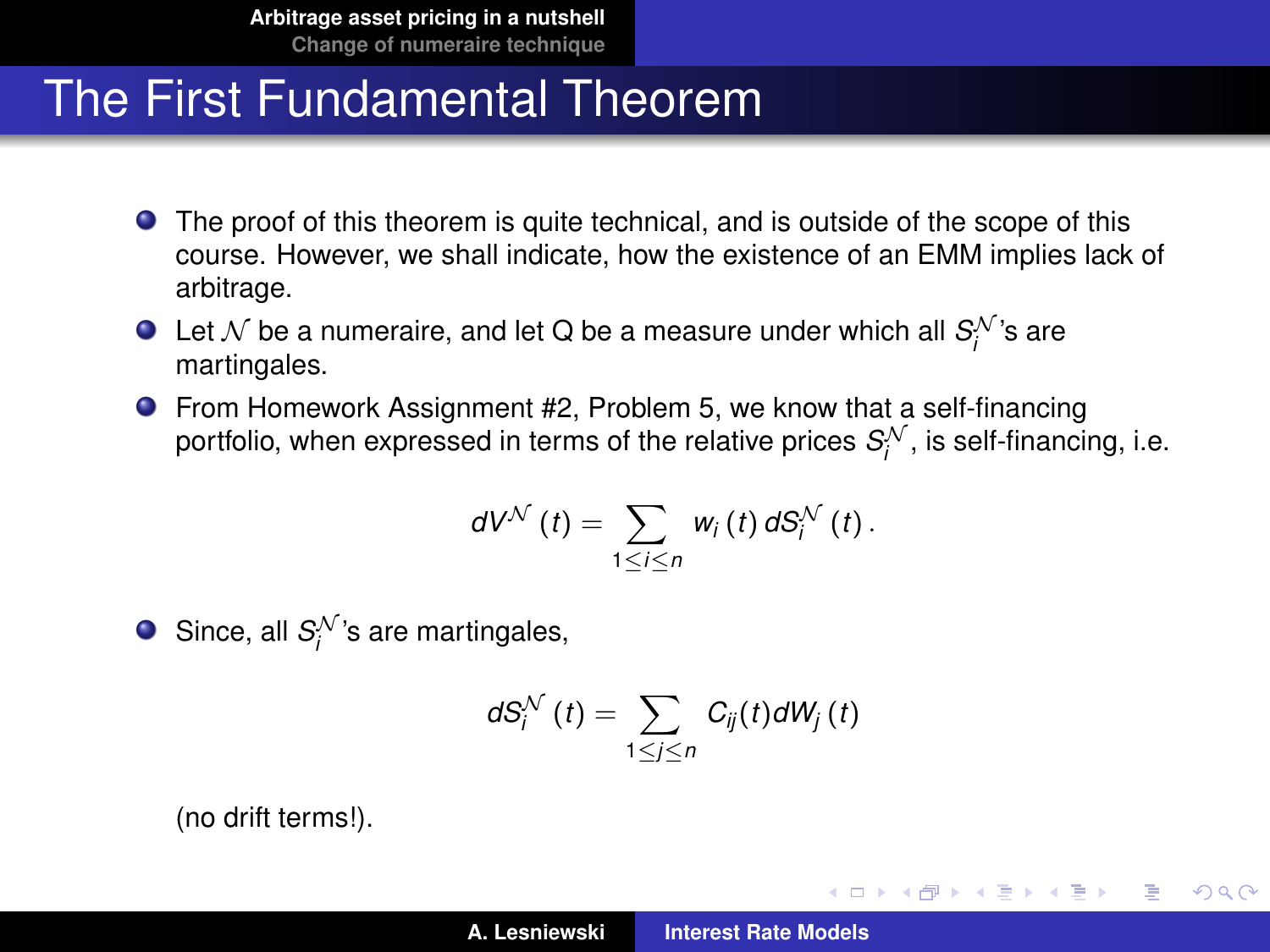- As a consequence, there is no drift term in  $dV^{\mathcal{N}}(t)$ , and so  $V^{\mathcal{N}}(t)$  is a martingale.
- Since the measures P and Q are equivalent,

$$
Q(V^{\mathcal{N}}(T) > 0) > 0,
$$
  
 
$$
Q(V^{\mathcal{N}}(T) \geq 0) = 1.
$$

**O** Therefore.

$$
V^{\mathcal{N}}(0) = E^{\mathsf{Q}}[V^{\mathcal{N}}(T) | \mathscr{F}_T]
$$
  
> 0

and so  $V^{\mathcal{N}}(0) > 0$ , contradicting the assumption.

K ロ ⊁ K 伊 ⊁ K 君 ⊁ K 君 ⊁ …

 $\equiv$  990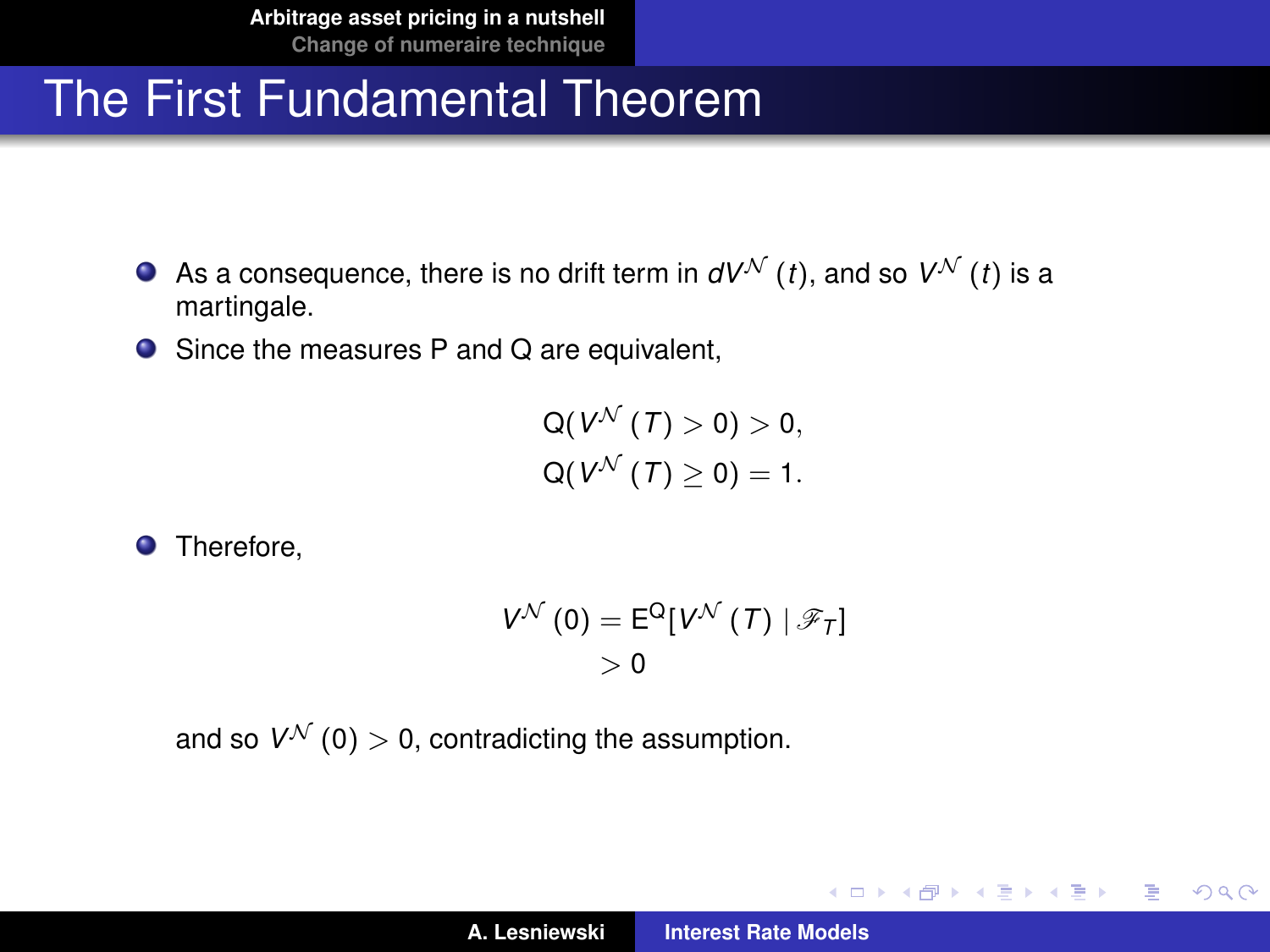Consider, for example, the Black-Scholes model introduced above. First, we choose the money market account as the numeraire,

$$
\mathcal{N}(t) = B(t) = e^{rt}.
$$

● With this choice of numeraire,

$$
dS^{B}(t)=(\mu-r)S^{B}(t) dt + \sigma S^{B}(t) dW(t),
$$

where *S <sup>B</sup>* (*t*) denotes the relative price process,

$$
S^{B}(t) = \frac{S(t)}{B(t)}
$$
  
=  $e^{-rt}S(t)$ .

(ロトス個) (運) (運)

 $QQ$ 

重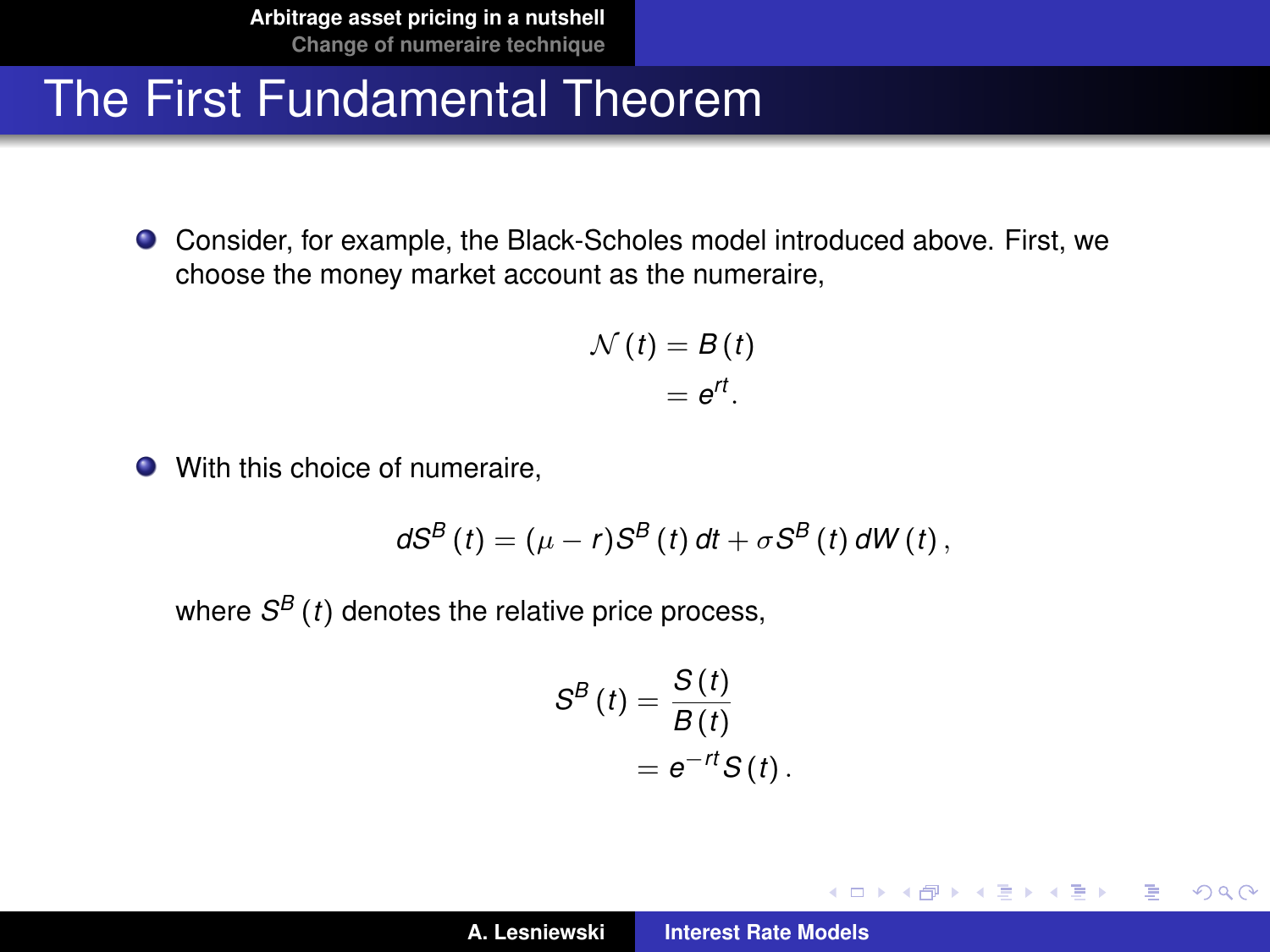Next, we use Girsanov's theorem to change the probability measure so that the relative price process is driftless,

$$
dS^{B}(t)=\sigma S^{B}(t) dW(t).
$$

Explicitly, this amounts to the following change of measure

$$
\frac{dQ}{dP}(t) = \exp\Big(-\lambda W(t) - \frac{1}{2}\lambda^2 t\Big),\,
$$

where

$$
\lambda = \frac{\mu - r}{\sigma}
$$

is known as the *market price of risk*.

イロメ イ部メ イヨメ イヨメー

 $299$ 

重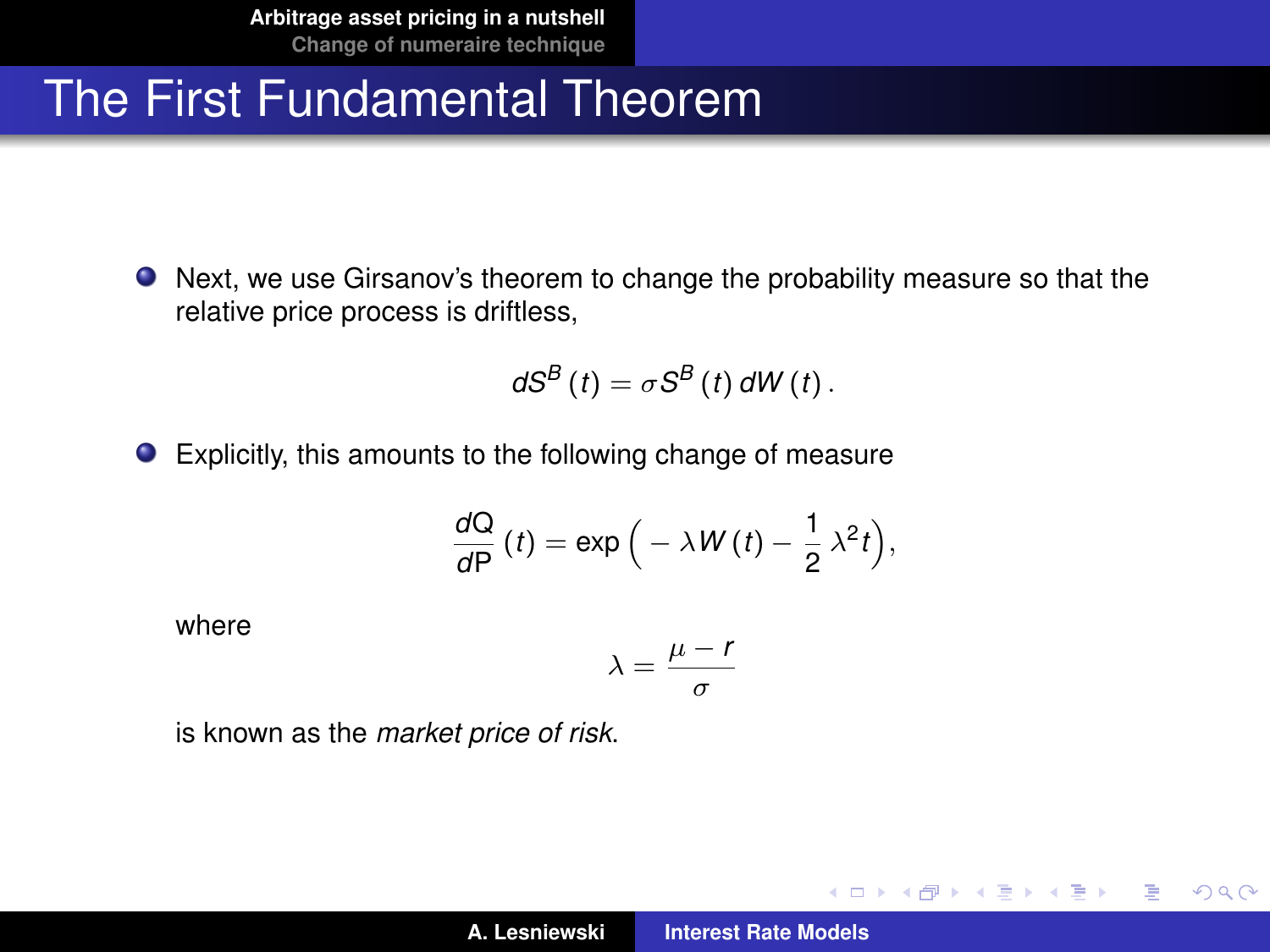**[Arbitrage asset pricing in a nutshell](#page-2-0) [Change of numeraire technique](#page-31-0)**

#### The Second Fundamental Theorem

- *Second Fundamental Theorem of arbitrage free pricing*. An arbitrage free market is complete if and only if, for each numeraire  $\mathcal{N}(t)$ , the equivalent martingale measure Q is unique.
- For example, in the Black-Scholes model, the EMM constructed above, is unique.

(ロトス個) (運) (運)

 $QQ$ 

<span id="page-30-0"></span>Þ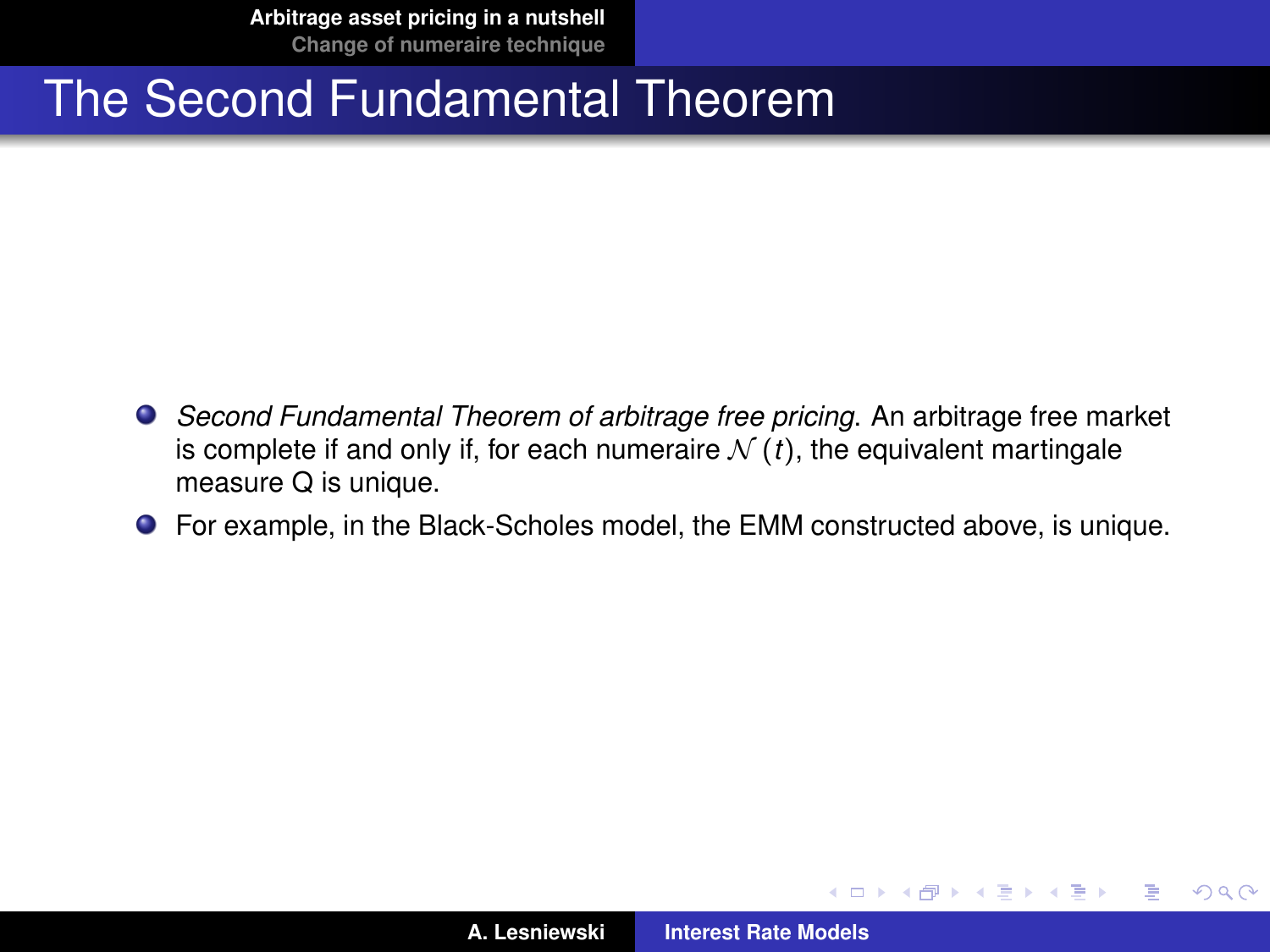# Change of numeraire

An important consequence of the Second Fundamental Theorem is the arbitrage pricing law:

$$
\frac{V(s)}{\mathcal{N}(s)} = \mathsf{E}^{\mathsf{Q}} \Big[ \frac{V(t)}{\mathcal{N}(t)} \Big| \mathscr{F}_s \Big],\tag{28}
$$

for all  $s < t$ .

- One is, of course, free to use a different numeraire  $\mathcal{N}(t) \to \mathcal{N}'(t)$ .
- $\bullet$ Girsanov's theorem implies that there exists a martingale measure  $Q'$  such that

$$
\frac{V(s)}{\mathcal{N}'(s)} = \mathsf{E}^{\mathsf{Q}'} \Big[ \frac{V(t)}{\mathcal{N}'(t)} \Big| \mathscr{F}_s \Big]. \tag{29}
$$

イロメ イ部メ イヨメ イヨメー

 $299$ 

<span id="page-31-0"></span>重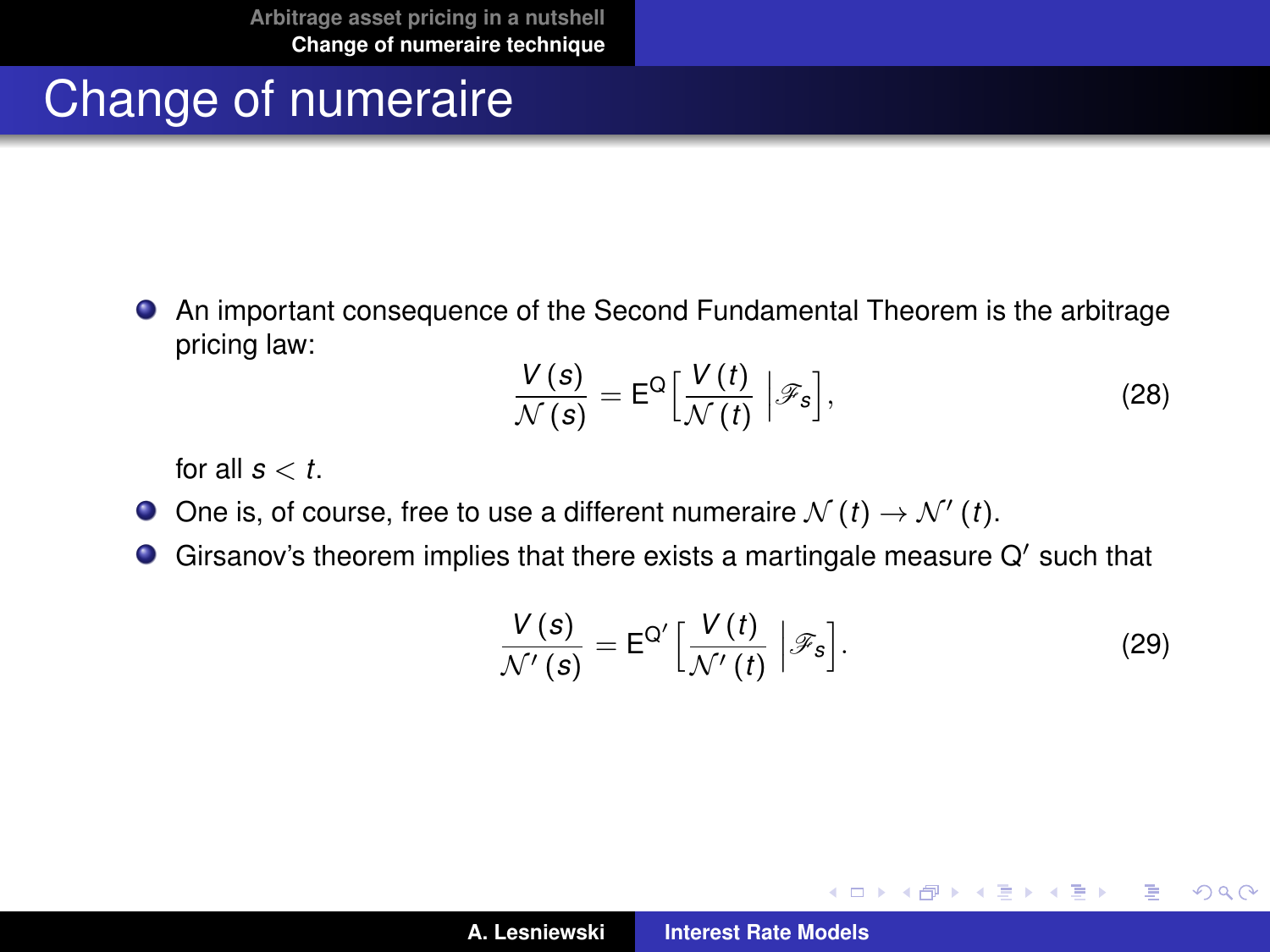# Change of numeraire

The Radon-Nikodym derivative is thus given by the ratio of the numeraires:

$$
\frac{dQ'}{dQ}\Big|_{t} = \frac{\frac{\mathcal{N}(0)}{\mathcal{N}(t)}}{\frac{\mathcal{N}'(0)}{\mathcal{N}'(t)}} = \frac{\mathcal{N}(0)}{\mathcal{N}(t)} \frac{\mathcal{N}'(t)}{\mathcal{N}'(0)}.
$$
\n(30)

(ロトス個) (運) (運)

 $QQ$ 

Þ

- The choice of numeraire and the corresponding martingale measure is very much a matter of convenience, and is motivated by the problem at hand.
- We will see in the following lectures how this important technique works in practice.
- In the meantime, let us review some of the most important numeraires encountered in interest rate and credit modeling.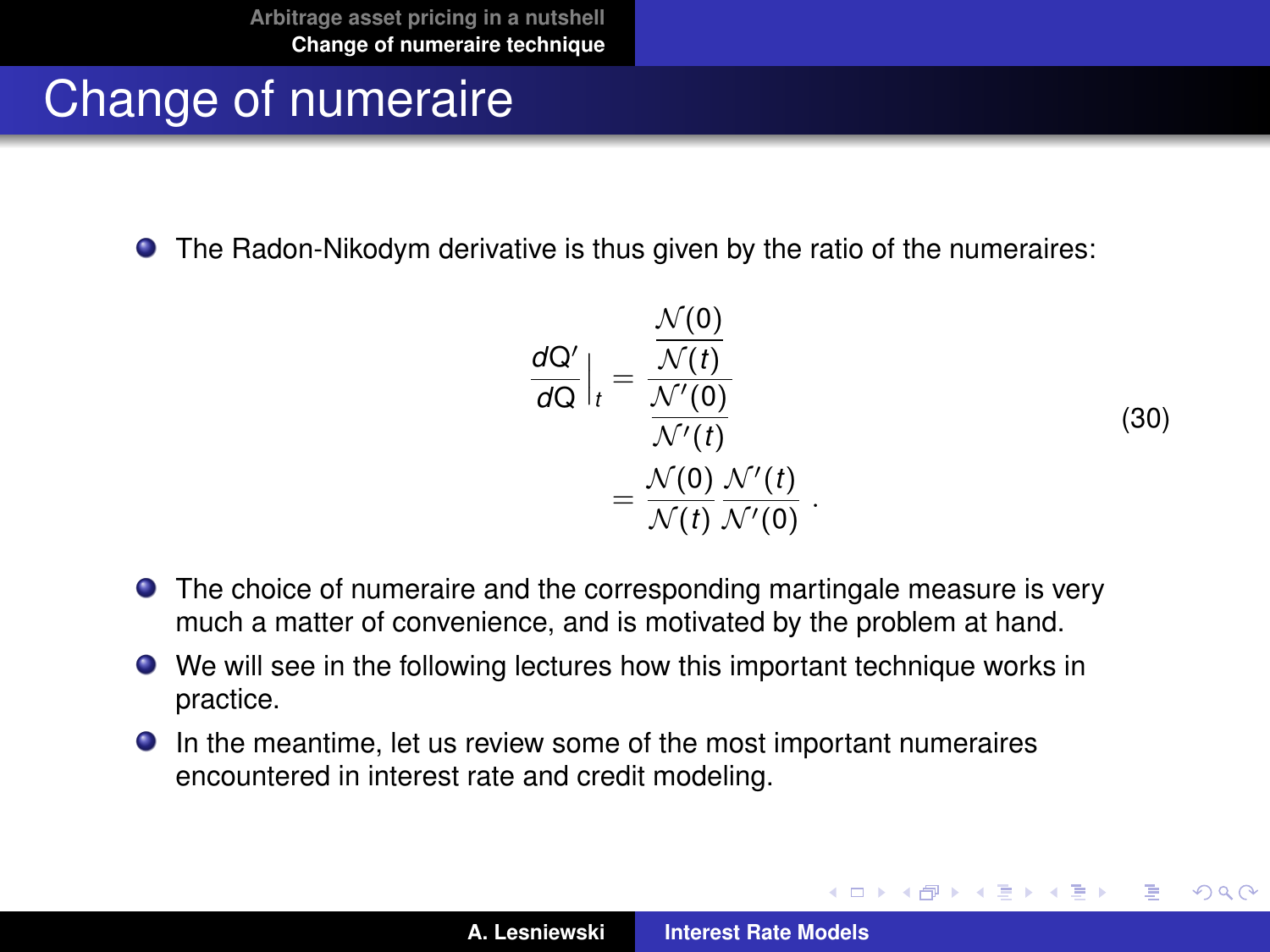## Examples of EMMs: spot measure

The *banking account numeraire* is simply a \$1 deposited in a bank and accruing the instantaneous rate. Its price process  $\mathcal{N}(t)$  is given by

$$
\mathcal{N}(t) = \exp\left(\int_0^t r(s)ds\right). \tag{31}
$$

**O** Here,

$$
r(t) = f(t, t), \tag{32}
$$

(ロトス個) (運) (運)

Þ

 $298$ 

where *f* (*t*, *s*) is the instantaneous forward rate introduced in Lecture Note #1.

- The corresponding EMM is called the *spot measure*.
- **O** The special case of a constant riskless rate  $r(t) = r$  plays a key role in the Black-Scholes model. Valuation under this measure is referred to as *risk neutral* valuation.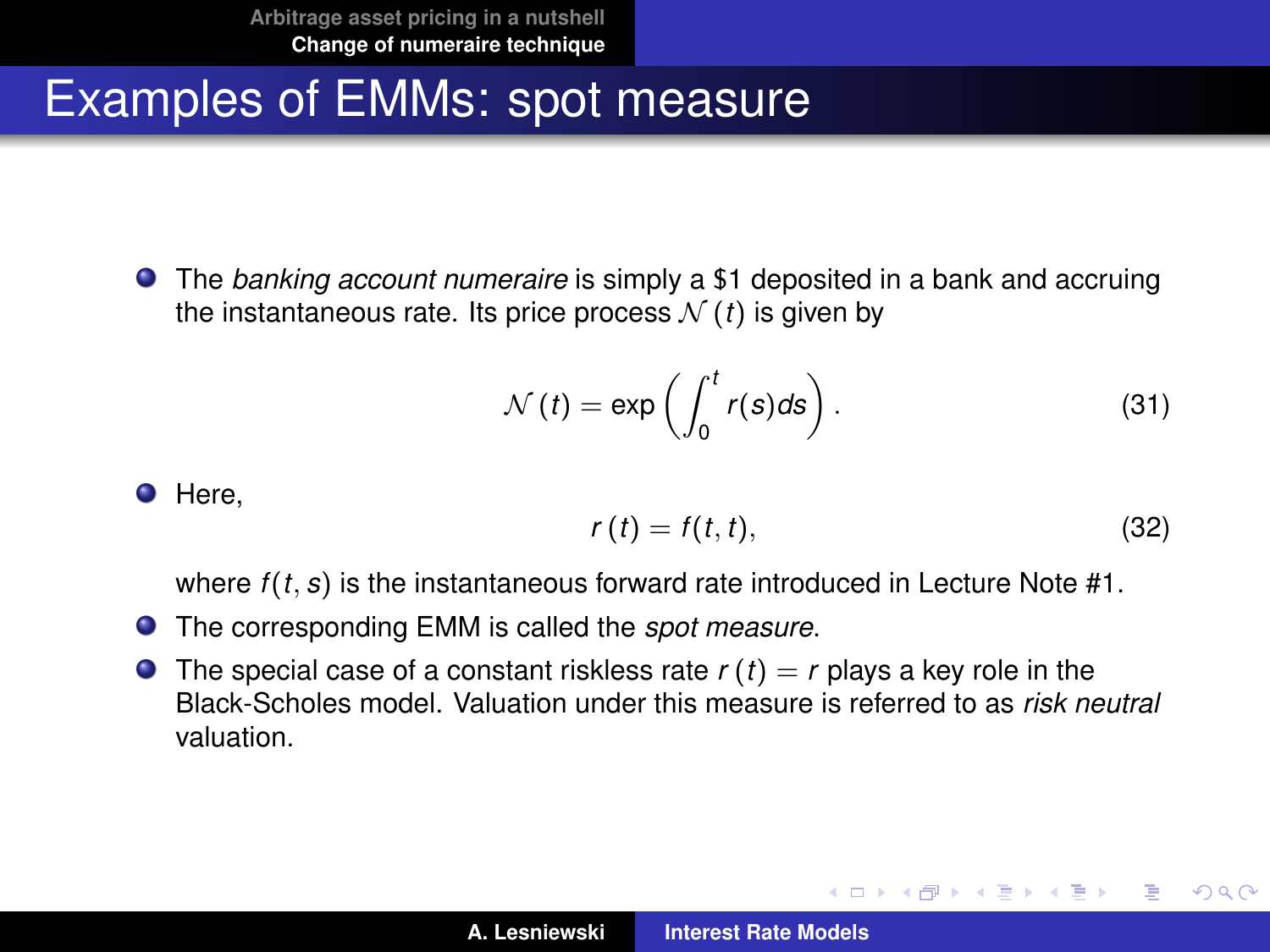### Examples of EMMs: forward measure

Another choice of a numeraire is the zero coupon bond for maturity *T*. Its price at  $t < T$  is given by

$$
\mathcal{N}_T(t) = \mathsf{E}_t \Big[ e^{-\int_t^T r(s) ds} \Big] \n= P(t, t, T).
$$
\n(33)

(ロトス個) (運) (運)

Þ

- The corresponding EMM is called the *T -forward measure*.
- We will see later that the *T*-forward numeraire arises naturally in pricing instruments based of forwards maturing at *T*.
- Forward rates for maturity at *T* are martingales under the measure associated with this numeraire.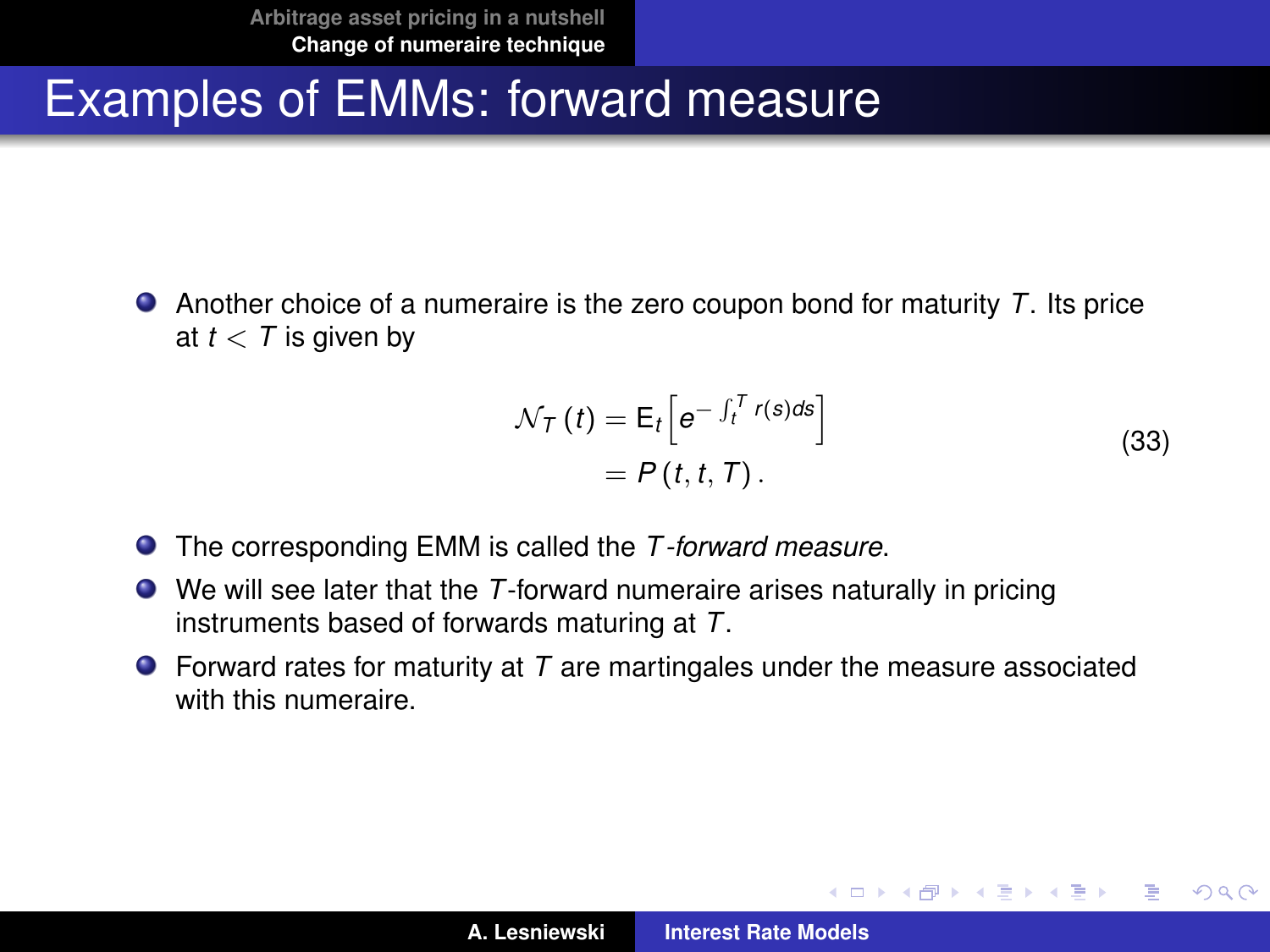#### Examples of EMMs: annuity measure

- Consider a forward starting swap which settles in  $T_0$  and matures T years from now, respectively. Consider the annuity function of this swap as a numeraire.
- Recall from Lecture Notes #1 that the latter pays \$1 (per annum) on each coupon day of the swap, accrued according to the swap's day count day conventions. Its present value for the valuation date  $T_{val}$  as observed at time  $t < T_{val}$  is given by:

$$
A(t, T_{\text{val}}, T_0, T) = \sum_{j=1}^{n_c} \alpha_j P(t, T_{\text{val}}, T_j^c),
$$
 (34)

where the summation runs over the coupon dates of the swap.

We define the annuity numeraire (associated with the given swap) as

$$
\mathcal{N}_{T_0,T}(t) = A(t,t,T_0,T). \tag{35}
$$

イロメ イ部メ イヨメ イヨメー

÷,

 $299$ 

- The corresponding EMM is called the *swap measure*.
- This numeraire arises as naturally when valuing swaptions. We will see later that the swap rate  $S(t, T_0, T)$  is a martingale under the corresponding swap measure.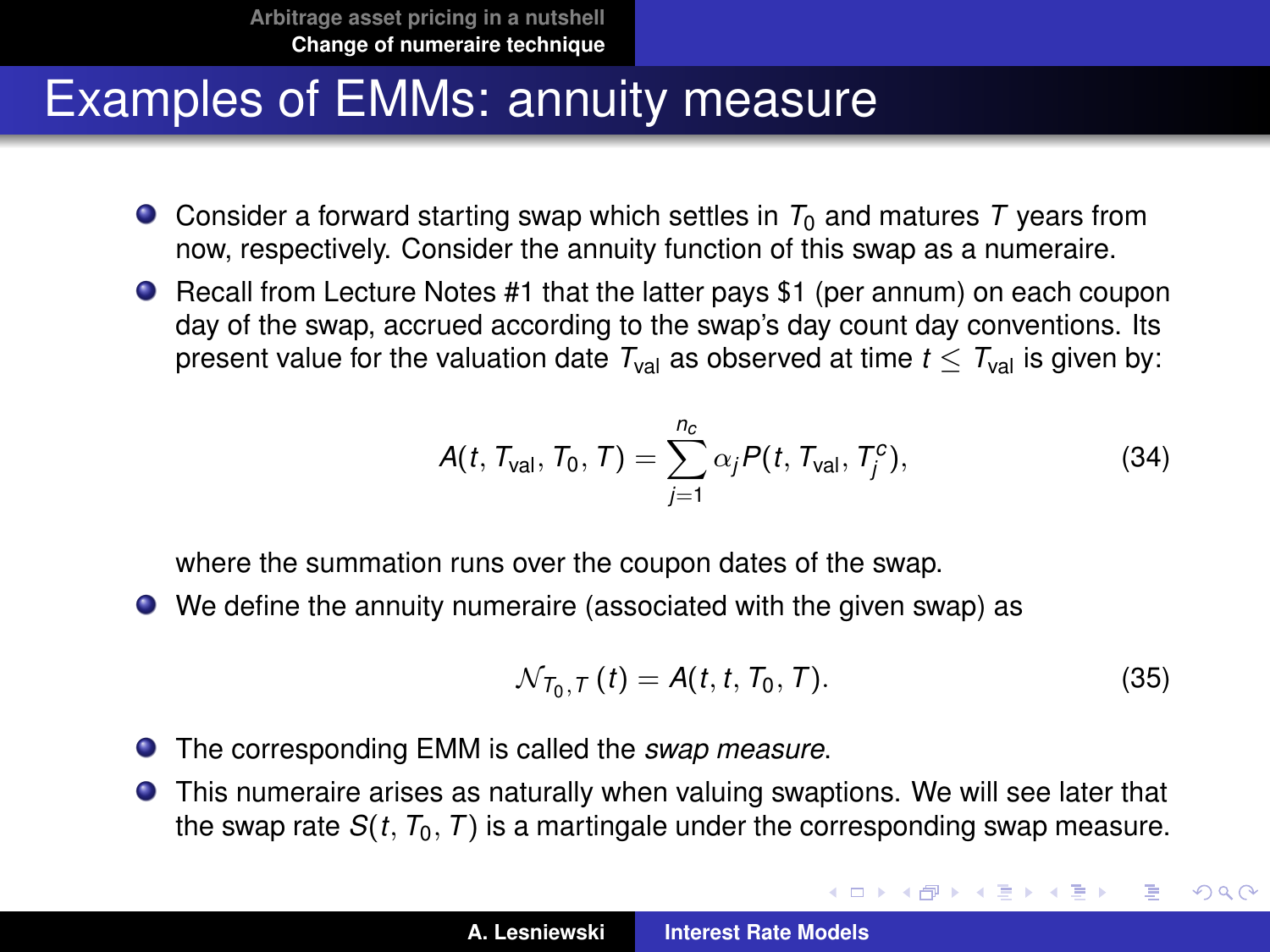## Examples of EMMs: risky bond measure

We can consider the risky zero recovery zero coupon bond for maturity *T* as a numeraire. Its price at  $t < T$  is given by

$$
\mathcal{N}_{\mathcal{T}}(t) = \mathsf{E}_{t} \Big[ e^{-\int_{t}^{\mathcal{T}} r(s) ds} | \mathbf{1}_{\tau > \mathcal{T}} \Big] \n= \mathcal{P}(t, t, \mathcal{T}).
$$
\n(36)

● If rates and credit are independent, then

$$
\mathcal{N}_T(t) = P(t, t, T)S(t, T). \tag{37}
$$

(ロトス個) (運) (運)

 $299$ 

- The corresponding EMM is called the *risky bond measure*.
- Later we will also discuss the *risky annuity measure* used in modeling of default swaptions.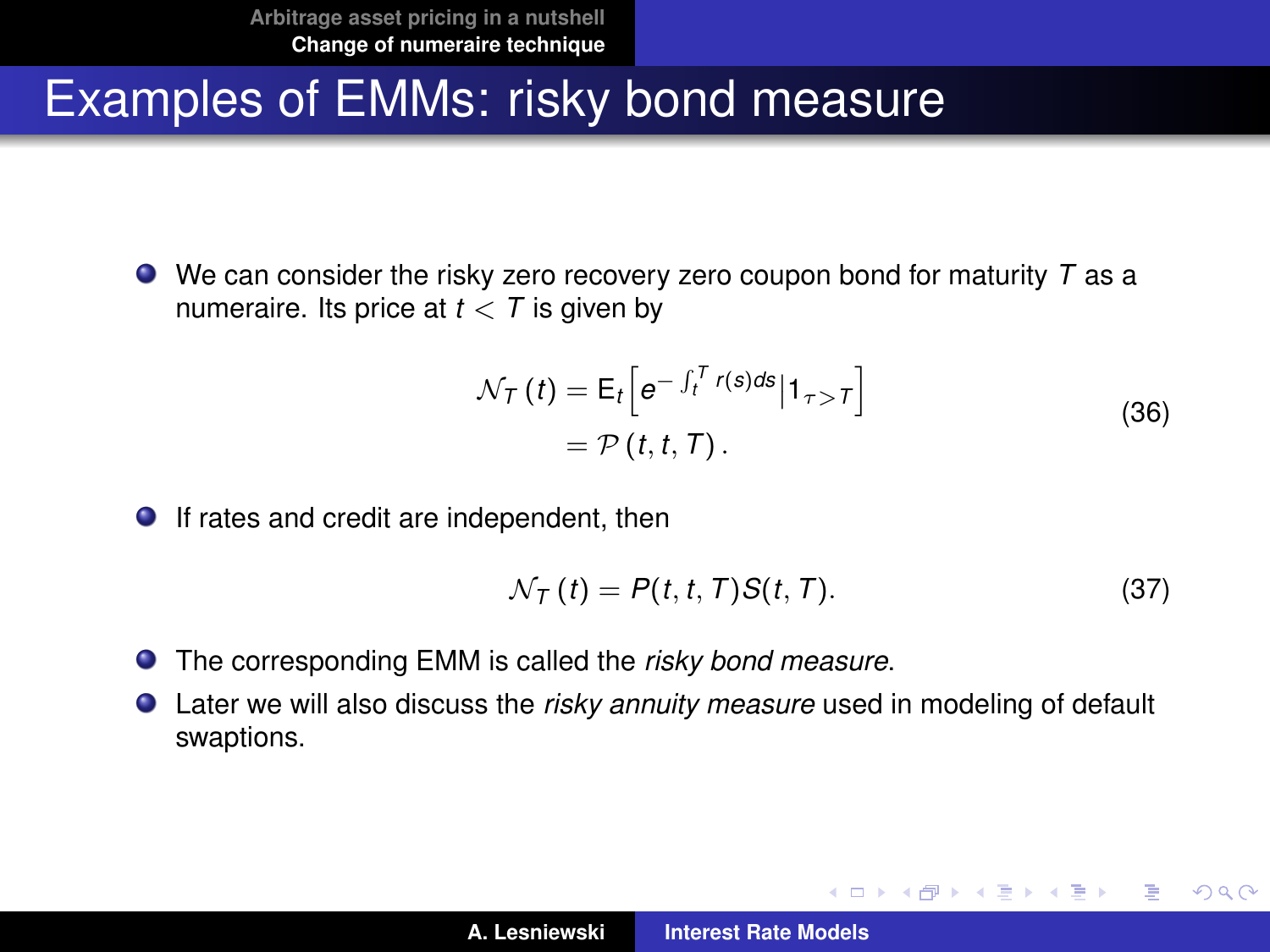- Choice of a numeraire is a matter of convenience and is dictated by the valuation problem at hand.
- Asset valuation leads frequently to complicated stochastic processes, and one way of making the problem easier is to eliminate the drift term from the stochastic differential equation defining the process.
- The change of numeraire technique allows us to achieve precisely this: modify the probability law (the measure) of the process so that, under this new measure, the process is driftless, i.e. it is a martingale.

(ロトス個) (運) (運)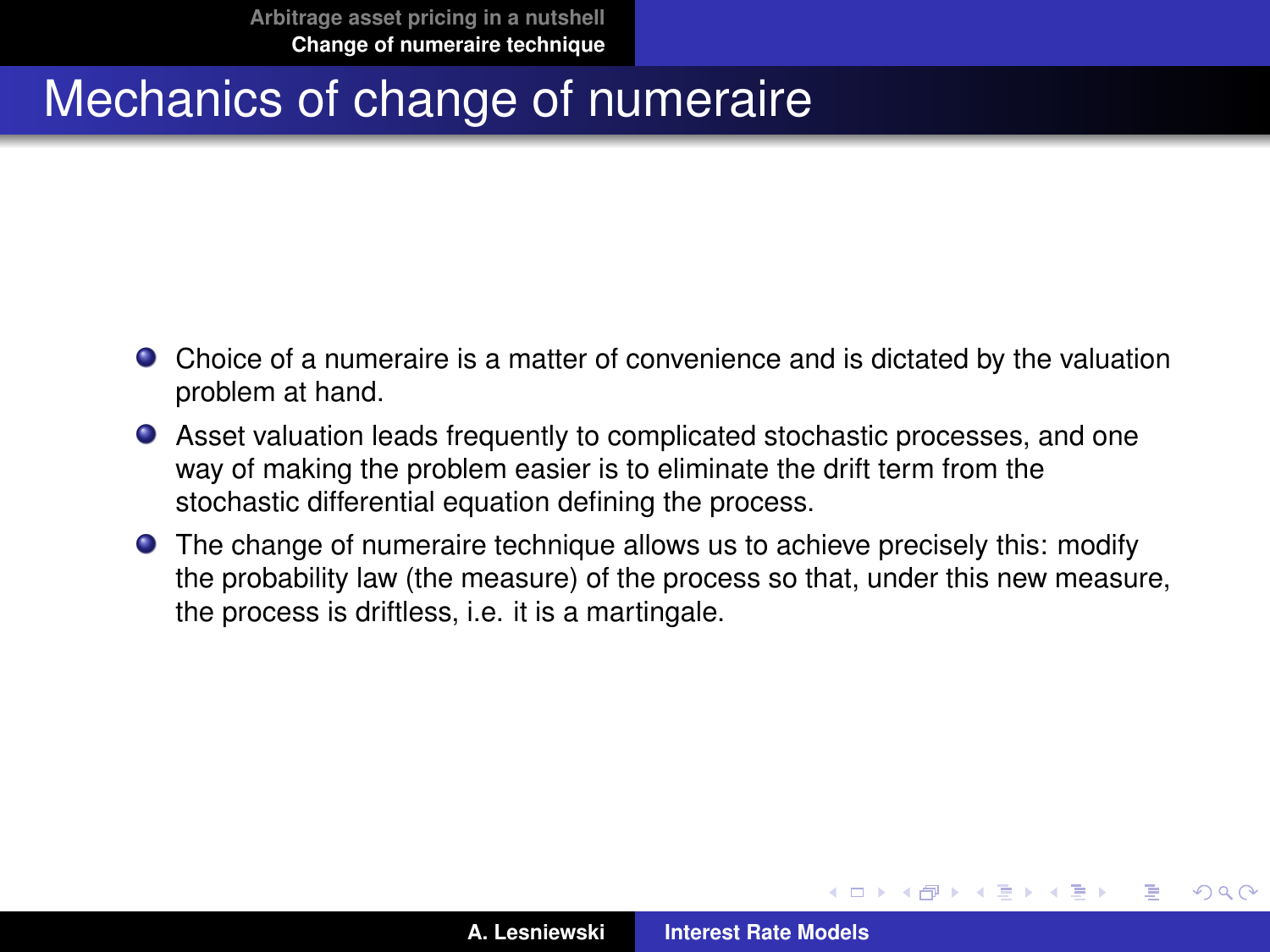Consider a financial asset whose dynamics is given in terms of the state variable *X* (*t*). Under the measure P this dynamics reads:

$$
dX(t) = \Delta^{P}(t) dt + C(t) dW^{P}(t).
$$
 (38)

Our goal is to relate this dynamics to the dynamics of the same asset under an equivalent measure Q:

$$
dX(t) = \Delta^{Q}(t) dt + C(t) dW^{Q}(t).
$$
 (39)

**•** Remember that the diffusion coefficients in these equations are unaffected by the change of measure! We assume that P is associated with the numeraire  $N(t)$  whose dynamics is given by:

$$
d\mathcal{N}(t) = A_{\mathcal{N}}(t) dt + B_{\mathcal{N}}(t) dW^{P}(t), \qquad (40)
$$

while Q is associated with the numeraire  $M(t)$  whose dynamics is given by:

$$
d\mathcal{M}(t) = A_{\mathcal{M}}(t) dt + B_{\mathcal{M}}(t) dW^{P}(t).
$$
 (41)

K ロ ⊁ K 御 ⊁ K 君 ⊁ K 君 ⊁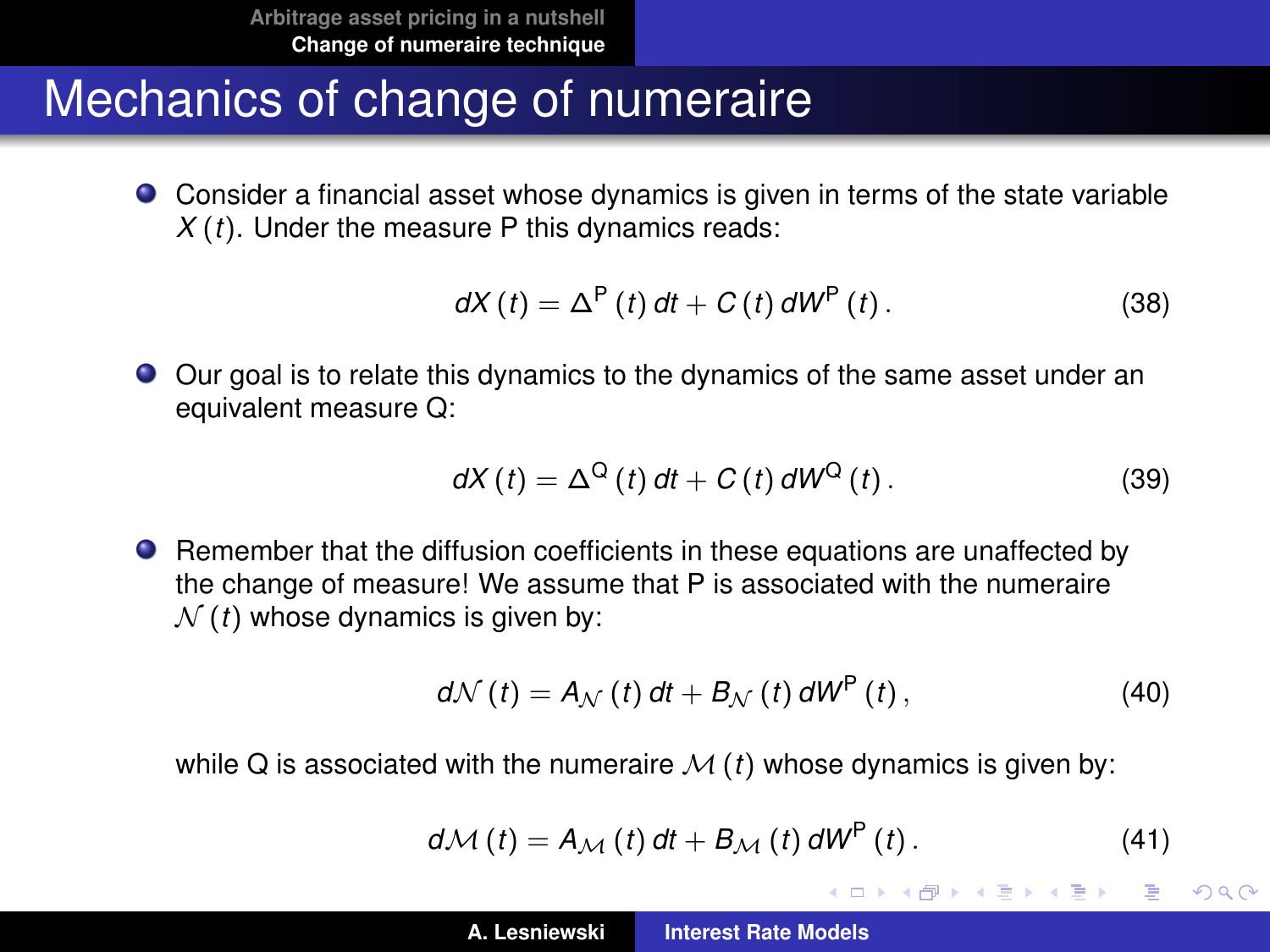● According to Girsanov's theorem, the Radon-Nikodym derivative

<span id="page-39-0"></span>
$$
D(t) = \frac{dQ}{dP}\Big|_{t} \tag{42}
$$

is a martingale under the measure P, which satisfies the stochastic differential equation:

$$
dD(t) = \theta(t) D(t) dW^{P}(t), \qquad (43)
$$

with

$$
\theta(t) = \frac{\Delta^{Q}(t) - \Delta^{P}(t)}{C(t)} \ . \tag{44}
$$

イロメ イ部メ イヨメ イヨメー

 $299$ 

重

Explicitly, the likelihood process *D* (*t*) is given by the stochastic exponential of the martingale  $\int_0^t \theta(s) dW^{\mathsf{P}}(s)$ :

$$
D(t) = \exp\Big(\int_0^t \theta(s) dW^{\mathsf{P}}(s) - \frac{1}{2} \int_0^t \theta(s)^2 ds\Big). \tag{45}
$$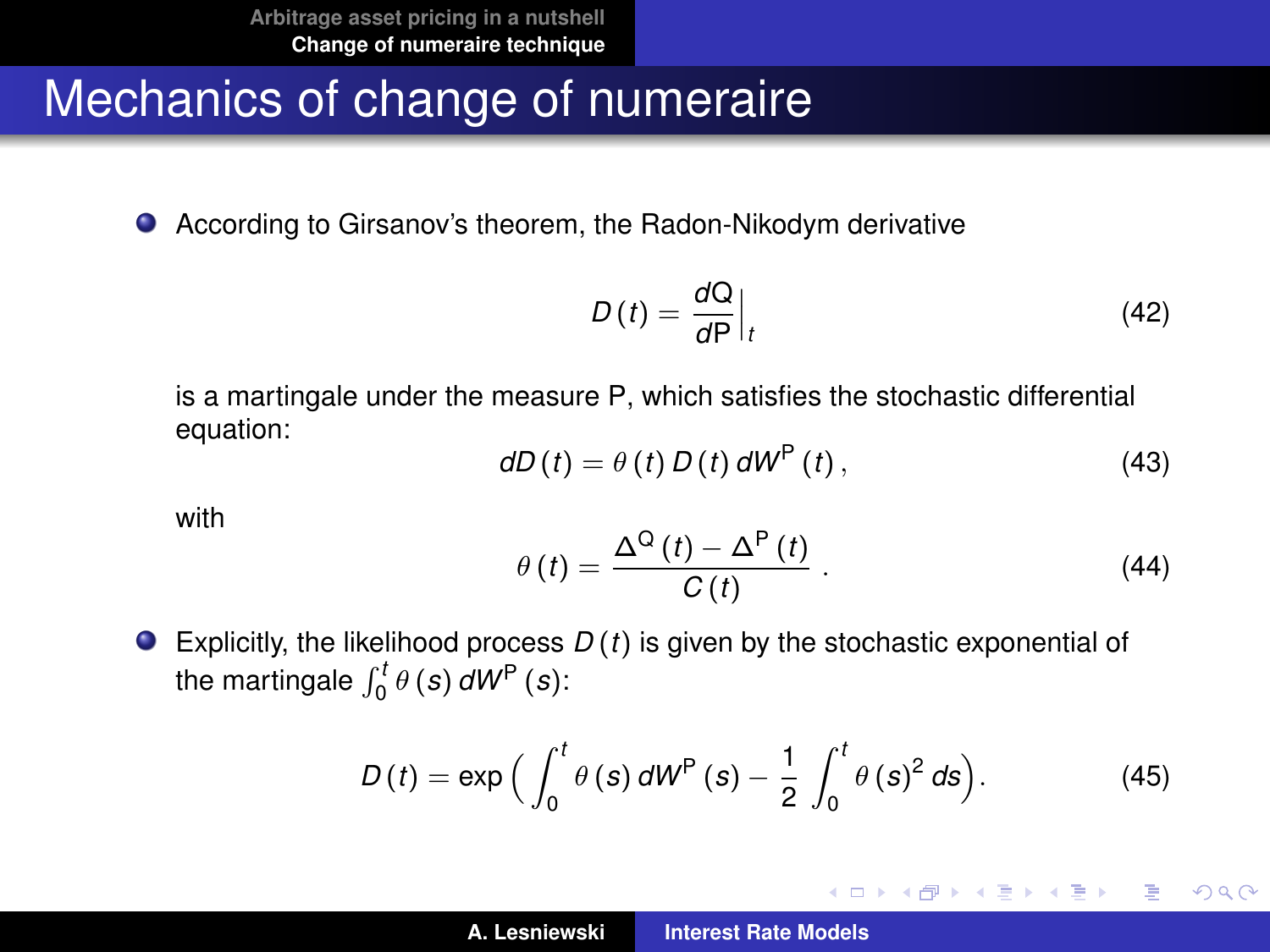On the other hand, from the fundamental theorem of asset pricing we infer that

$$
D(t) = \frac{\mathcal{N}(0)}{\mathcal{M}(0)} \frac{\mathcal{M}(t)}{\mathcal{N}(t)}.
$$
 (46)

 $\bullet$  Since  $D(t)$  is a martingale under P, we conclude that the process  $\mathcal{M}(t)/\mathcal{N}(t)$ is driftless under P. As a consequence,

$$
d\left(\frac{\mathcal{M}(t)}{\mathcal{N}(t)}\right)=\frac{\mathcal{M}(t)}{\mathcal{N}(t)}\left(\frac{B_{\mathcal{M}}(t)}{\mathcal{M}(t)}-\frac{B_{\mathcal{N}}(t)}{\mathcal{N}(t)}\right)dW^{P}(t).
$$

Comparing this with [\(42\)](#page-39-0) we infer that  $\bullet$ 

$$
\theta(t) \frac{\mathcal{M}(t)}{\mathcal{N}(t)} = \frac{\mathcal{M}(t)}{\mathcal{N}(t)} \left( \frac{B_{\mathcal{M}}(t)}{\mathcal{M}(t)} - \frac{B_{\mathcal{N}}(t)}{\mathcal{N}(t)} \right). \tag{47}
$$

イロト イ部 トイヨ トイヨト

 $299$ 

重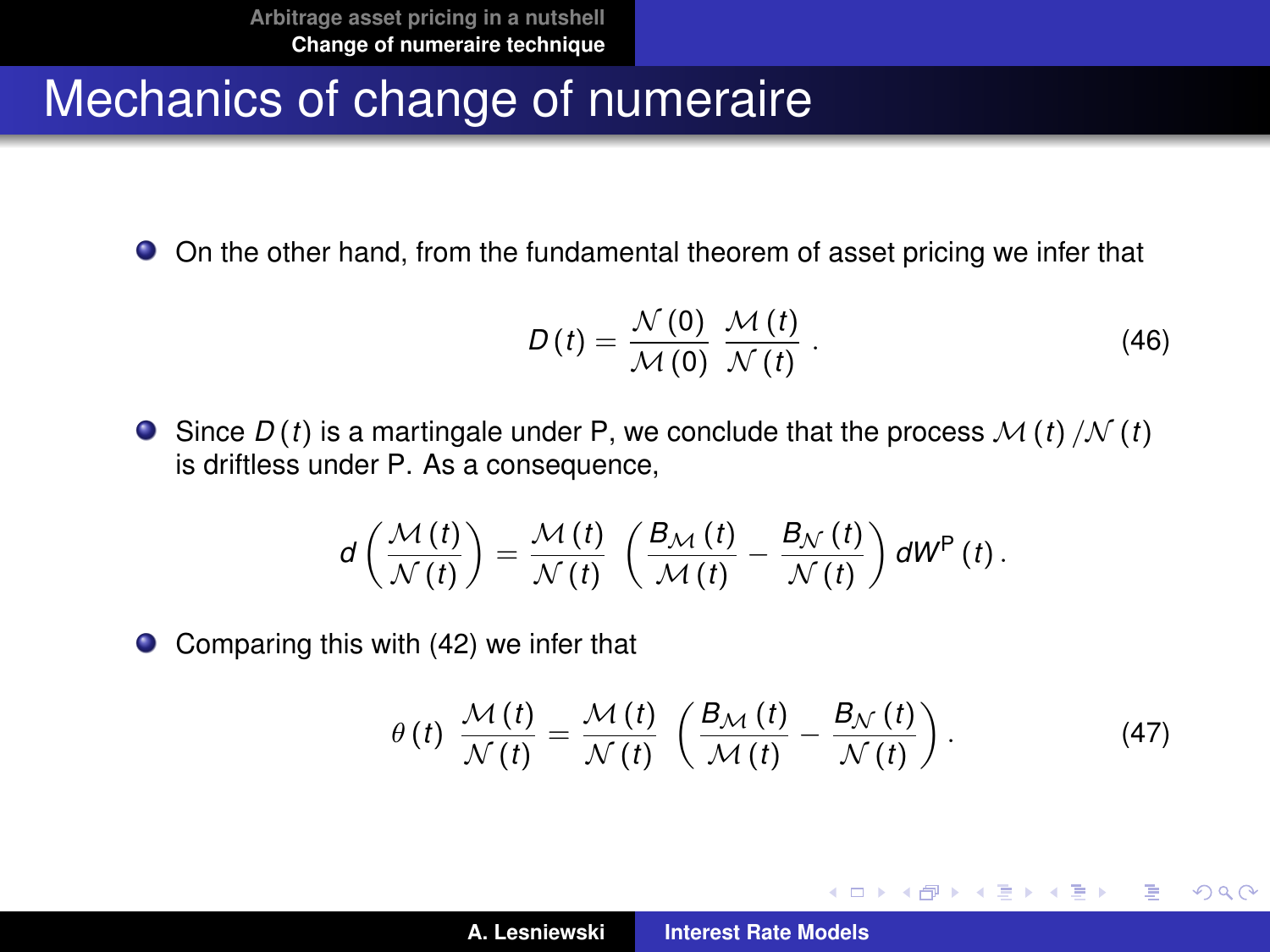This leads to the following drift transformation law:

$$
\Delta^{\mathcal{Q}}(t) - \Delta^{\mathcal{P}}(t) = C(t) \left( \frac{B_{\mathcal{M}}(t)}{\mathcal{M}(t)} - \frac{B_{\mathcal{N}}(t)}{\mathcal{N}(t)} \right)
$$
  
= 
$$
\frac{d}{dt} \int_{0}^{t} dX(s) d\left( \log \frac{\mathcal{M}(s)}{\mathcal{N}(s)} \right).
$$
 (48)

- The formula above expresses the change in the drift in the dynamics of the state variable, which accompanies a change of numeraire, in terms of the processes themselves.
- We can rewrite [\(48\)](#page-41-0) in a more intrinsic form. Note that the integral in the equation above defines the quadratic covariation between  $X$  and  $log(M/N)$ .
- Consequently, the change of numeraire formula can be stated in the elegant, easy to remember form:

$$
\Delta^{\mathcal{Q}}\left(t\right)=\Delta^{\mathcal{P}}\left(t\right)+\frac{d}{dt}\left[X,\log\frac{\mathcal{M}}{\mathcal{N}}\right]\left(t\right). \tag{49}
$$

<span id="page-41-0"></span>(ロトス個) (運) (運)